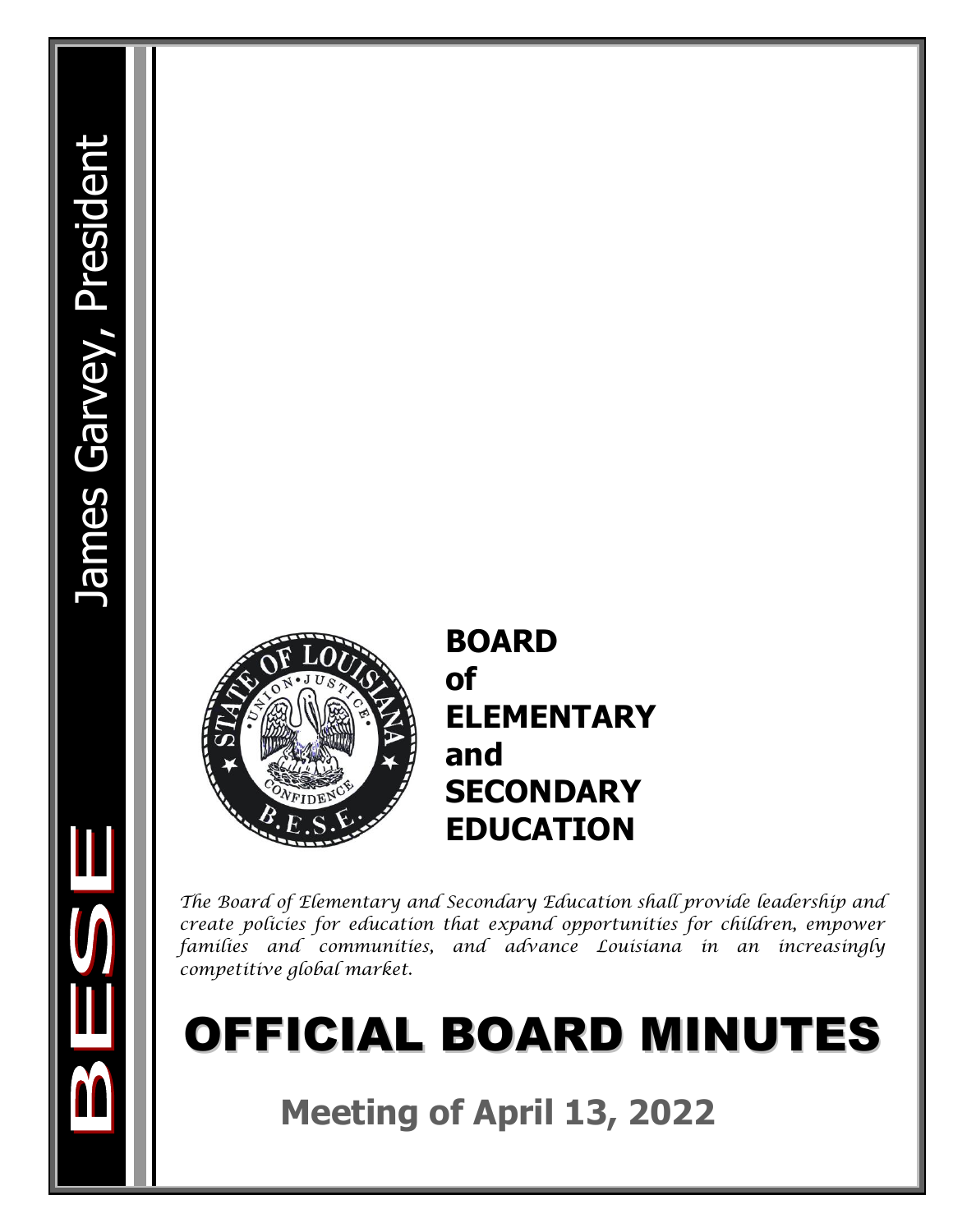## **LOUISIANA STATE BOARD OF ELEMENTARY AND SECONDARY EDUCATION**

## **April 13, 2022**

## **The Louisiana Purchase Room Baton Rouge, LA**

The Louisiana State Board of Elementary and Secondary Education met in regular session on April 13, 2022, in the Louisiana Purchase Room, located in the Claiborne Building in Baton Rouge, Louisiana. The meeting was called to order at 9:25 a.m. by Board President James Garvey and opened with a prayer by Dr. Belinda Davis, BESE member-at-large.

Board members present were, Mr. Preston Castille, Dr. Belinda Davis, Ms. Ashley Ellis, Ms. Sandy Holloway, Mr. Michael Melerine, Mr. Ronnie Morris, Ms. Kira Orange Jones, Mr. Tommy Roque, and Ms. Doris Voitier.

Board member Dr. Holly Boffy was not in attendance.

Ms. Olivia Arceneaux, Ms. Anna Jackson, and Ms. Madeline Zegura; Beta State Presidents, led the Pledge of Allegiance.

Public comments were received from Mr. Davis Alexander, Ascension Parish School Board; Mr. Clay Corley, DeSoto Parish Schools; Ms. Amanda LaFollette, Mansfield Elementary School; Mr. Jarod Martin, Lafourche Parish School District; and Her Excellency Louise Mushikiwabo, Organisation Internationale de la Francophonie.

#### Agenda **Recognition of Guests**

Item 2.

Item 3.

Item 5.

The Board recognized the Louisiana National Board Certified Teachers.

Agenda **Approval of the Agenda** (Schedule 1)

On motion of Dr. Davis, seconded by Ms. Holloway, the Board approved the agenda.

#### Agenda **Approval of the Minutes**

Item 4.

On motion of Mr. Melerine, seconded by Mr. Roque, the Board approved the minutes of March 9, 2022.

#### Agenda **Report by the State Superintendent of Education**

State Superintendent of Education Brumley highlighted the following in his report to the Board:

- north Louisiana's recent severe weather:
- progression of the legislative session;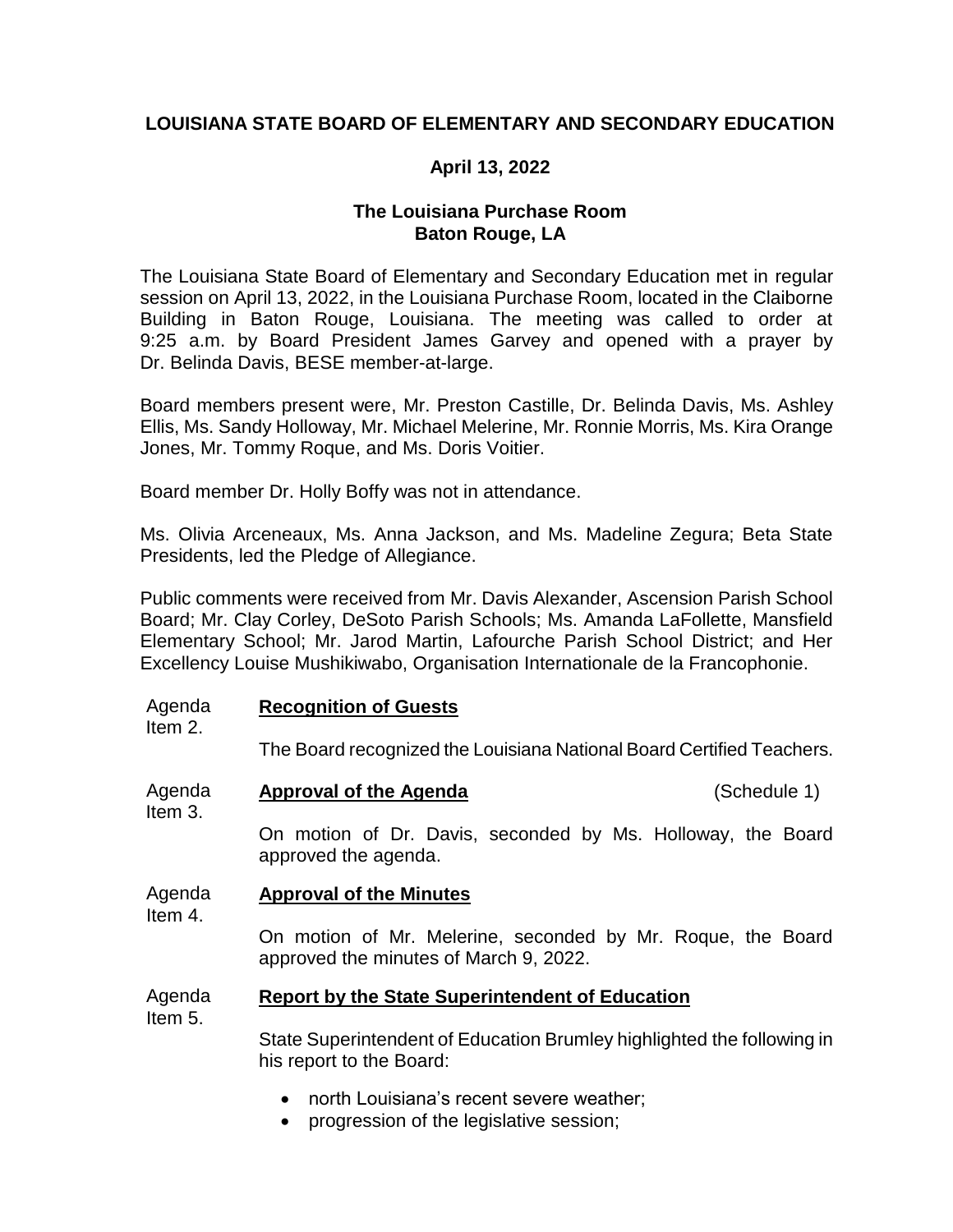- reception of the social studies standards;
- teacher leader summit:
- student of the year presentation;
- hurricane commission work; and
- absenteeism and truism multi-agency task force.
- 5.1 On motion of Mr. Morris, seconded by Dr. Davis, the Board directed the LDE to present, at the June 2022 Academic Goals and Instructional Improvement Committee meeting, information regarding student attendance rates in Louisiana, including strategies, which have proven to be beneficial to Louisiana districts, other states, or districts in other states that have exemplary attendance. The LDE may invite other state agencies, which may be involved in ensuring Louisiana students attend school to join the presentation, including a discussion of the agency's role and challenges in achieving exemplary attendance.

#### Agenda Item 6. **Report(s) from members of BESE (Statutory and Legislative Task Force/Council Appointees)**

- Mr. Roque, representing BESE on the Jobs for America's Graduates (JAG) Board, heard moving testimony from Louisiana students at a dinner held at the Governor's mansion. He reminded members of the important work that JAG does.
- Dr. Davis, representing BESE on the Special Education Advisory Council, informed members of the ongoing work regarding teacher certification in special education

Further, Dr. Davis mentioned the legislation in session as a result of the work done by the task force on the true cost of public transportation.

#### Agenda **Board Committee Reports**

Item 7.

#### Agenda Item 7.1. **Academic Goals and Instructional Improvement Committee** (Schedule 2)

7.1.1 On motion of Mr. Melerine, seconded by Mr. Roque, the Board approved the Nonpublic School Academic Classification for the 2022- 2023 school year for Aba Healing Academy in Orleans Parish: nonaccredited approved, as recommended by the LDE.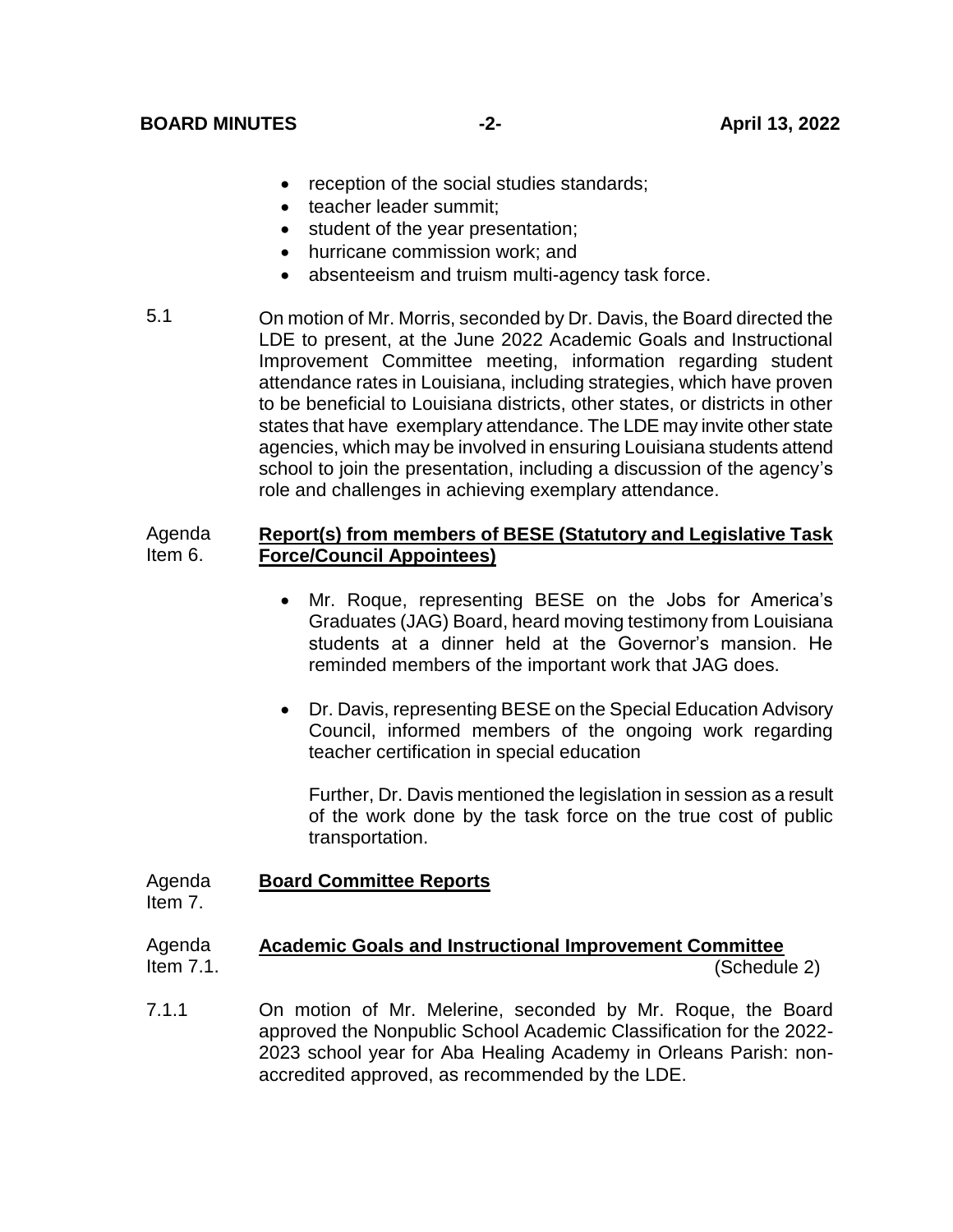- 7.1.2 On motion of Mr. Melerine, seconded by Mr. Roque, the Board approved the Nonpublic School Academic Classification for the 2022- 2023 school year for Bethel Christian School in Lincoln Parish: nonaccredited approved, as recommended by the LDE.
- 7.1.3 On motion of Mr. Melerine, seconded by Mr. Roque, the Board grant Brumfield vs. Dodd approval for Aba Healing Academy in Orleans Parish.
- 7.1.4 On motion of Mr. Melerine, seconded by Mr. Roque, the Board approved the following alternative education programs for the 2022- 2023 school year:

Acadia Parish School System: Acadia Parish School Board's Alternative Program;

Allen Parish School System: Allen Parish Alternative Program;

Ascension Parish School System: A.P.P.L.e-Digital Academy Alternative Learning Program;

Assumption Parish School System: Assumption Parish Alternative Program;

Avoyelles Parish School System: Avoyelles Virtual Alternative Program; Beauregard Parish School System: Beauregard Alternative Program (BAP);

Bienville Parish School System: Ringgold High School;

Bossier Parish School System: Butler Educational Complex;

Calcasieu Parish School System: Boys Village, Calcasieu Parish Alternative Site, Calcasieu Parish Alternative Site-West, Calcasieu Parish Juvenile Detention Center, Harbour House, Methodist Children's Home, Positive Connections: Academic & Treatment Program, Simon Youth Calcasieu Academy, Simon Youth Academy-Prien Lake Mall; Caldwell Parish School System: Caldwell Parish High School;

Cameron Parish School System: Cameron Parish Alternative Education, Grand Lake Elementary, Grand Lake High School, Hackberry High School, Johnson Bayou High School, South Cameron High;

Catahoula Parish School System: Catahoula Parish Alternative Program;

Central Community School District: Central Community School System: Discipline Center;

City of Baker School District: Baker Alternative Learning Center;

City of Bogalusa School District: Northside Alternative Program;

Claiborne Parish School System: Haynesville Elementary School, Haynesville Jr./Sr. High School, Homer Elementary School, Homer High School, Homer Junior High School, Summerfield High School; DeSoto Parish School System: DeSoto Schools' Grace House;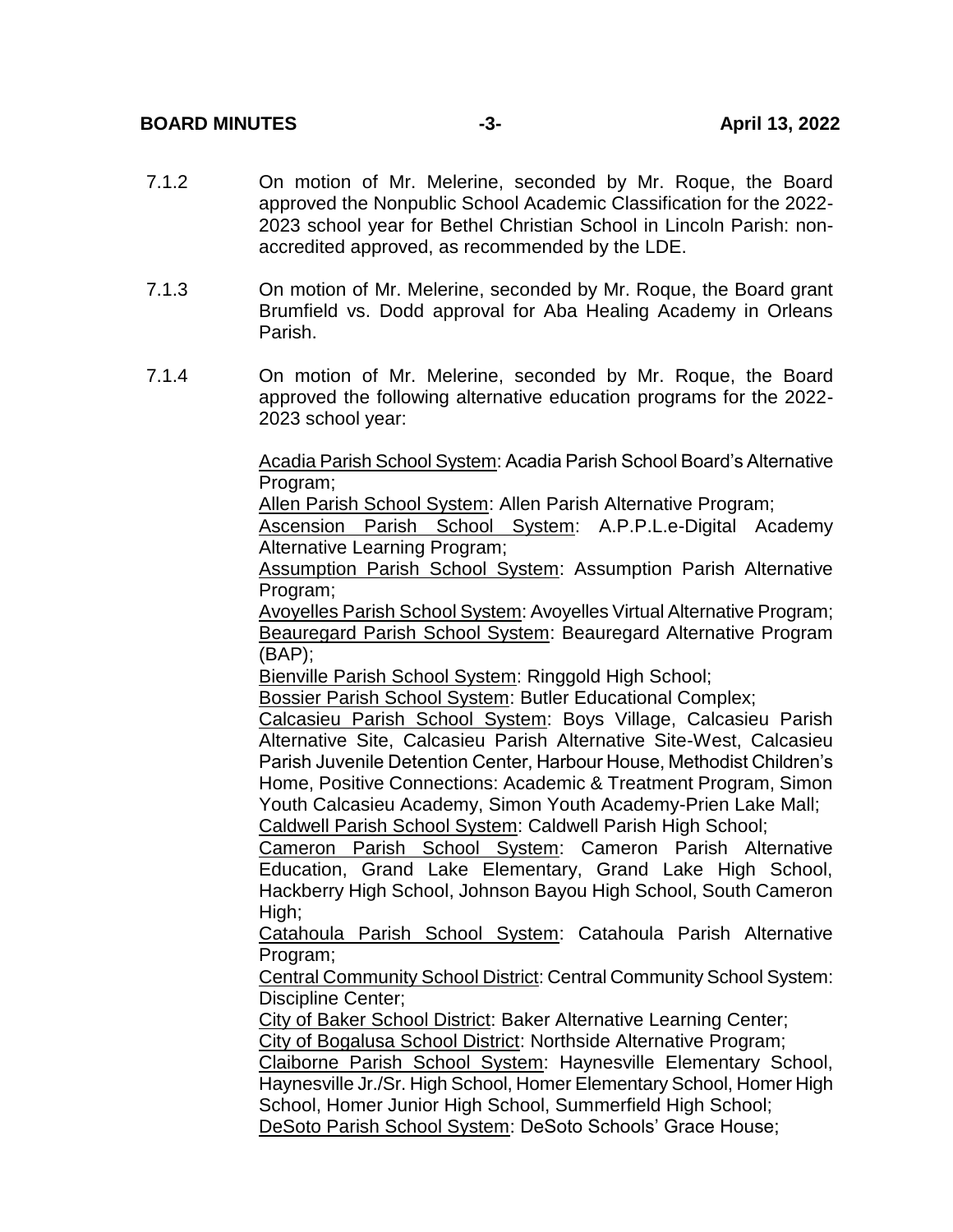East Baton Rouge Parish School System: EBR Discipline Center;

East Carroll Parish School System: East Carroll Parish Alternative Program;

East Feliciana Parish School System: East Feliciana Parish Enrichment Academy;

Evangeline Parish School System: Evangeline Parish Alternative Program;

**Franklin Parish School System: Horace G. White Learning Center;** Grant Parish School System: Grant Alternative K-12, Grant Alternative

K-6, Grant High;

Iberia Parish School System: Alternative Center for Education; Iberville Parish School System: Iberville Alternative Positive Program for Students;

Jackson Parish School System: Jackson Parish Alternative Schools; Jefferson Davis Parish School System: West End Instructional Center;

Lafourche Parish School System: Central Positive Action School Site (PASS), North Positive Action School Site (PASS), South Positive Action School Site (PASS);

LaSalle Parish School System: LaSalle Parish Alternative Program;

Lincoln Parish School System: Cypress Springs Elementary, Hillcrest Elementary, Youth Rescue Center;

Livingston Parish School System: Pathways Success Center, Pine Ridge Alternative Program;

Madison Parish School System: Madison Parish Alternative Center;

Morehouse Parish School System: Fresh Start Alternative School Program;

Northeast Claiborne Charter: Northeast Claiborne Charter;

Orleans Parish School Board: The Bridge;

Ouachita Parish School System: Ouachita Parish Academy of Learning; Plaquemines Parish School System: Plaquemines Parish Learning Center;

Pointe Coupee Parish School System: Pointe Coupee Parish Virtual Alternative Program;

Rapides Parish School System: Rapides Alternative Positive Program for Students;

Richland Parish School System: Richland Career Center at Archibald; Sabine Parish School System: Sabine Program for At Risk Kids (SPARK);

St. Charles Parish School System: Court School, Eual J. Landry Alternative Center (PIP), Eaul J. Landry Sr. Alternative Programs (ADAPT);

St. Helena Parish School System: St. Helena Alternative Recovery Program;

St. James Parish School System: Alternative Center for Grades K-12;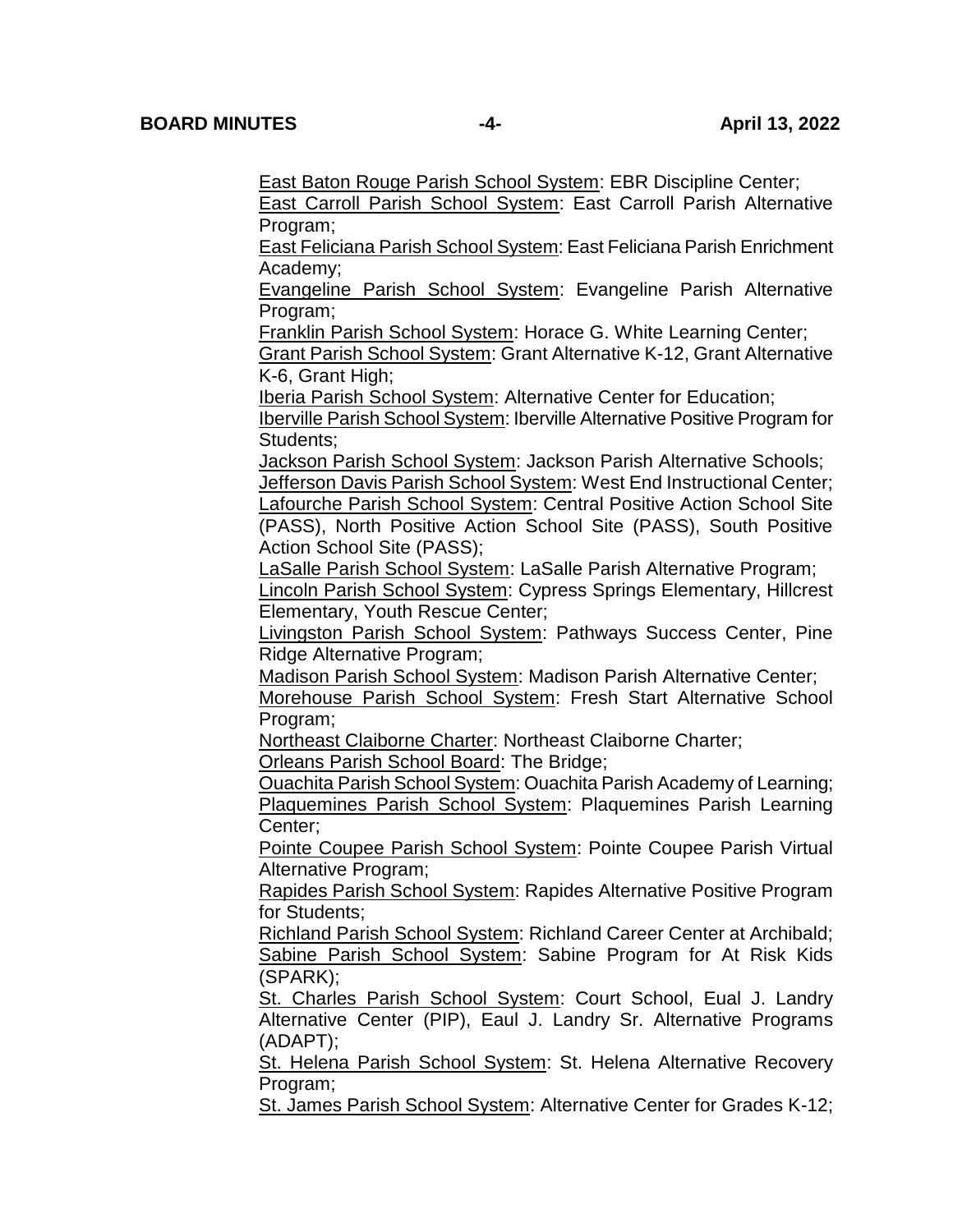St. John the Baptist Parish School System: St. John Alternative Program;

St. Landry Parish School System: Center for Academic Programs/CAPS;

St. Martin Parish School System: Juvenile Continuing Education Program (JCEP);

St. Mary Parish School System: St. Mary Parish Alternative Program; St. Tammany Parish School System: Project Believe, Project Team East, Project Team West;

Tangipahoa Parish School System: Tangipahoa Alternative Solutions Program;

Tensas Parish School System: Tensas Alternative Program;

Terrebonne Parish School System: Terrebonne Alternative Program Placement, Juvenile Detention Center Alternative Program, SEC Day Treatment Program;

Union Parish School System: Union Parish Alternative Center;

Vermillion Parish School System: Vermillion Elementary Alternative Program (VEAP), Vermillion High and Middle Alternative Program, Vermillion Parish Alternative Program - VAP;

Vernon Parish School System: Vernon Parish Optional Program Washington Parish School System: Eastside Alternative Program, Westside Alternative Program;

Webster Parish School System: Webster Parish Schools;

West Baton Rouge Parish School System: Brusly High School (6-12), Elementary Alternative Center, Port Allen High School (6-12);

West Carroll Parish School System: West Carroll Alternative Program; West Feliciana Parish School System: West Feliciana Parish Alternative Program;

Winn Parish School System: Winn Alternative Program; and **Zachary Community School District: Northwestern Elementary School.** Northwestern Middle School, Zachary High School.

7.1.5 On motion of Mr. Melerine, seconded by Mr. Roque, the Board approved the following alternative education schools for the 2022-2023 school year:

> Bossier Parish School System: Johnny Gray Jones Youth Shelter & Detention Center;

> Caddo Parish School System: Academic Recovery Ombudsman, AmiKIDs Caddo, Pathways in Education (PIE);

City of Monroe School District: Sherrouse School;

Concordia Parish School System: Concordia Education Center;

**East Baton Rouge Parish School System: Arlington Preparatory** Academy, EBR Readiness Superintendent Academy, Northdale Superintendent's Academy;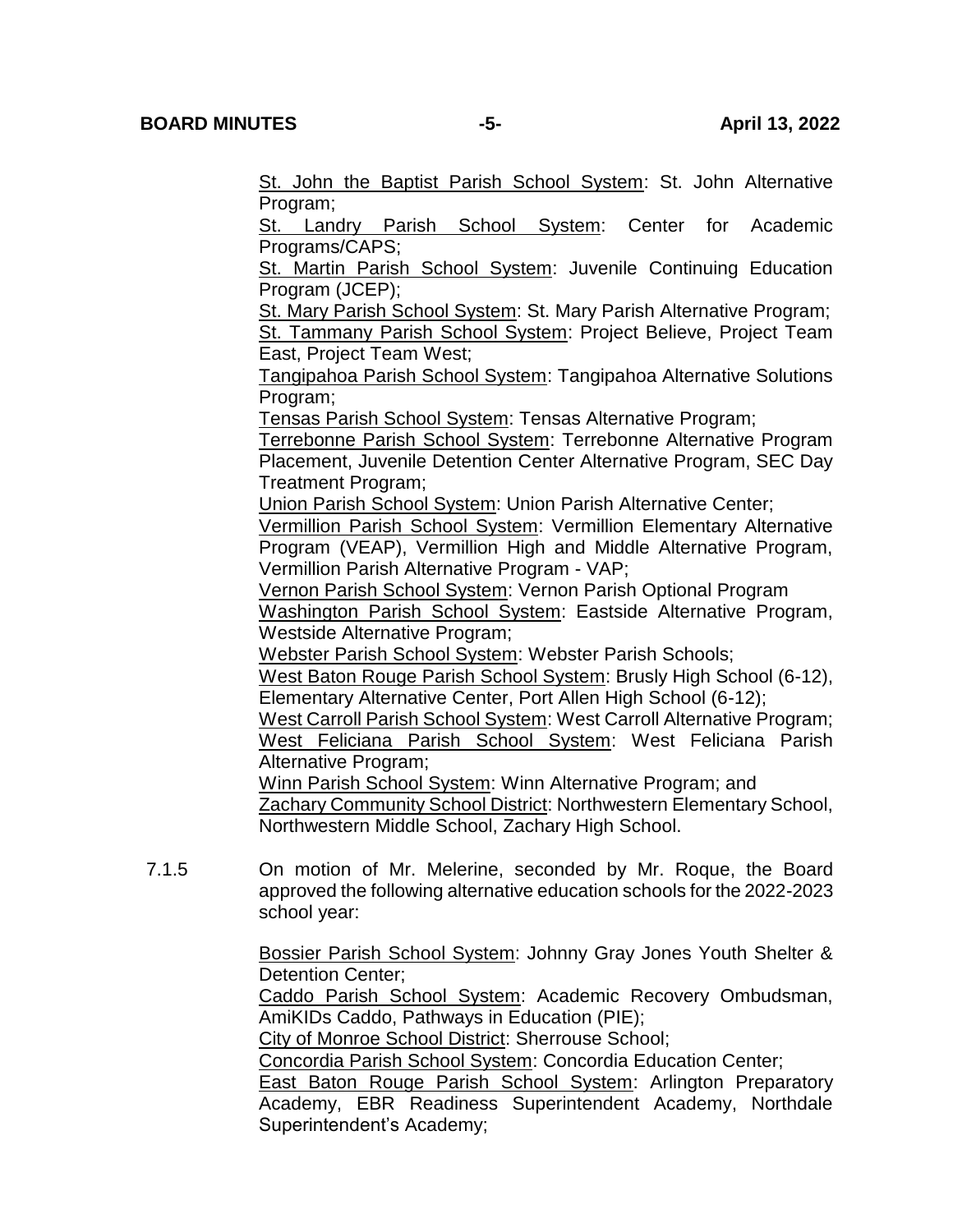Howard School: Howard School;

Jefferson Parish School System: Strehle Community School, Frederick Douglas Community School;

Lafayette Parish School System: Edward J Sam Accelerated School of Lafayette, LeRosen Preparatory Academy;

Madison Parish: Christian Acres Alternative School;

Natchitoches Parish School System: Natchitoches Parish Technical and Career Center;

**Office of Juvenile Justice: Central Southwest Alternative High School,** Riverside Alternative High School, Southside Alternative High School; Orleans Parish School Board: New Orleans Accelerated High School (NOAH), The Net Charter High School, The Net 2 Charter High School, Travis Hill School;

Red River Parish School System: Red River Academic Academy, Ware Youth Center;

St. Bernard Parish School System: C.F. Rowley Alternative School; Tangipahoa Parish School System: Florida Parishes Juvenile Detention Center; and

Type 2 Charter Schools: JCFA-East, JCFA-Lafayette.

- 7.1.6 On motion of Mr. Melerine, seconded by Mr. Roque, the Board received the report regarding the Louisiana Social Studies Content Standards implementation timeline.
- 7.1.7 On motion of Mr. Melerine, seconded by Mr. Roque, the Board approved the Course Choice providers for the Jump Start Summers program, beginning with summer 2022, as follows:
	- Claiborne Parish School System; and
	- New Harmony High School.
- 7.1.8 On motion of Mr. Melerine, seconded by Mr. Roque, the Board approved the five-year reauthorization of the following Course Choice Jump Start Summers providers:
	- Acadia Parish;
	- Baker City Schools;
	- Bogalusa City Schools;
	- Calcasieu Parish;
	- Dr. Martin Luther King High School;
	- Iberia Parish:
	- Jackson Parish:
	- Lafourche Parish:
	- Lincoln Preparatory School;
	- Livingston Collegiate Academy;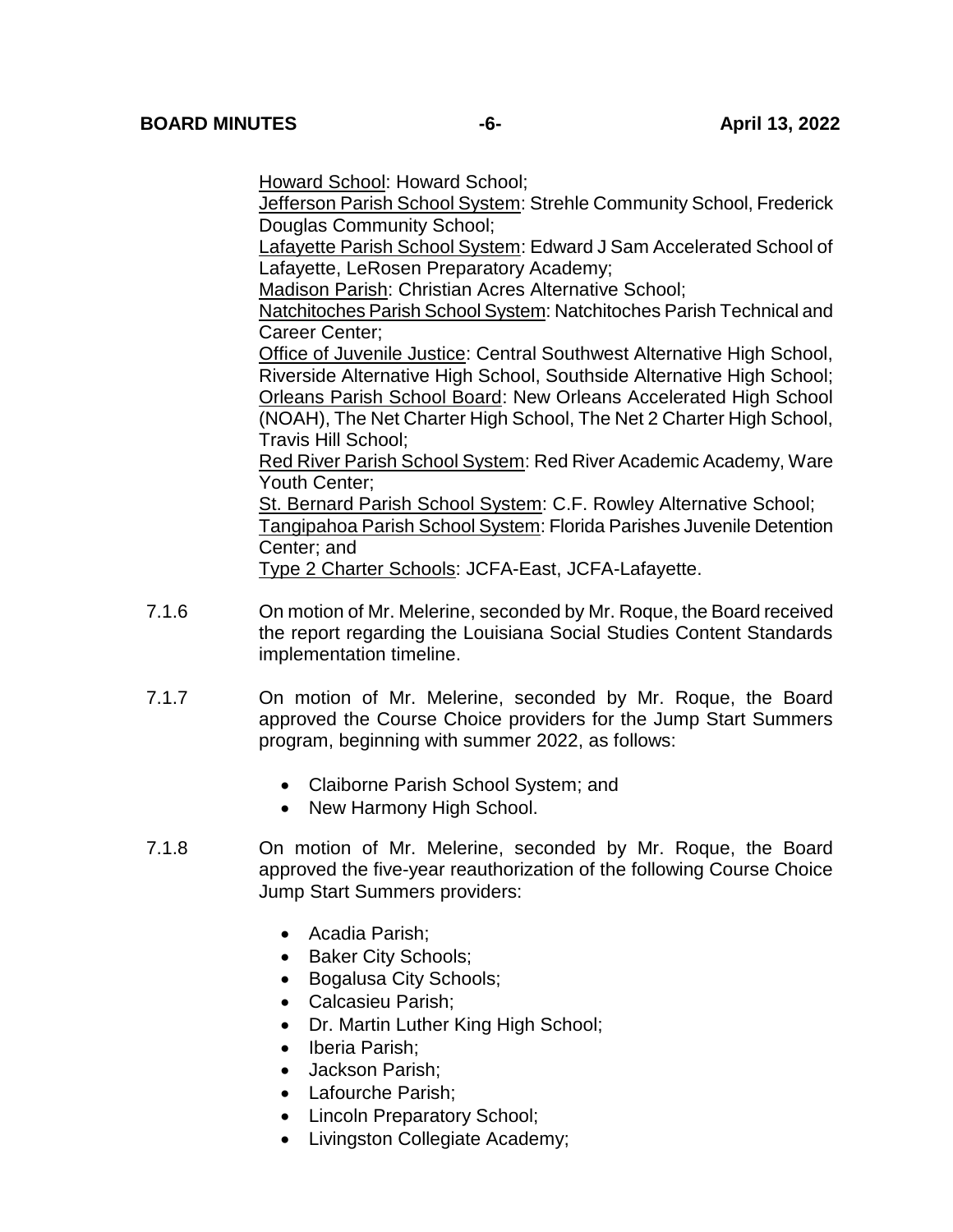- New Orleans Charter Science and Math High School;
- St. Martin Parish; and
- Warren Easton Charter High School.
- 7.1.9 On motion of Mr. Melerine, seconded by Mr. Roque, the Board received the status report regarding the Course Choice Jump Start Summers providers completing the second of a three-year authorization period.
- 7.1.10 On motion of Mr. Melerine, seconded by Mr. Roque, the Board approved the three-year renewal of Audubon Charter School: Lower Campus and Audubon Charter School: Upper Campus as a State-Certified World Language Immersion School, beginning with the 2022- 2023 school year.
- 7.1.11 On motion of Mr. Melerine, seconded by Mr. Roque, the Board approved the three-year renewal of Baton Rouge Foreign Language Academic Immersion Magnet (BR FLAIM) as a State-Certified World Language Immersion School, beginning with the 2022-2023 school year.
- 7.1.12 On motion of Mr. Melerine, seconded by Mr. Roque, the Board approved the three-year renewal of Lafayette High School as a State-Certified World Language Immersion School, beginning with the 2022- 2023 school year.
- 7.1.13 On motion of Mr. Melerine, seconded by Mr. Roque, the Board approved the three-year renewal of Lycée Français de la Nouvelle Orleans: Lower Campus and Lycée Français de la Nouvelle Orleans: Upper Campus as a State-Certified World Language Immersion School, beginning with the 2022-2023 school year.
- 7.1.14 On motion of Mr. Melerine, seconded by Mr. Roque, the Board approved the three-year renewal of Mamou Elementary School as a State-Certified World Language Immersion School, beginning with the 2022-2023 school year.
- 7.1.15 On motion of Mr. Melerine, seconded by Mr. Roque, the Board approved the three-year renewal of Prairie Elementary School as a State-Certified World Language Immersion School, beginning with the 2022-2023 school year.
- 7.1.16 On motion of Mr. Melerine, seconded by Mr. Roque, the Board approved the three-year renewal of Westdale Middle School as a State-Certified World Language Immersion School, beginning with the 2022- 2023 school year.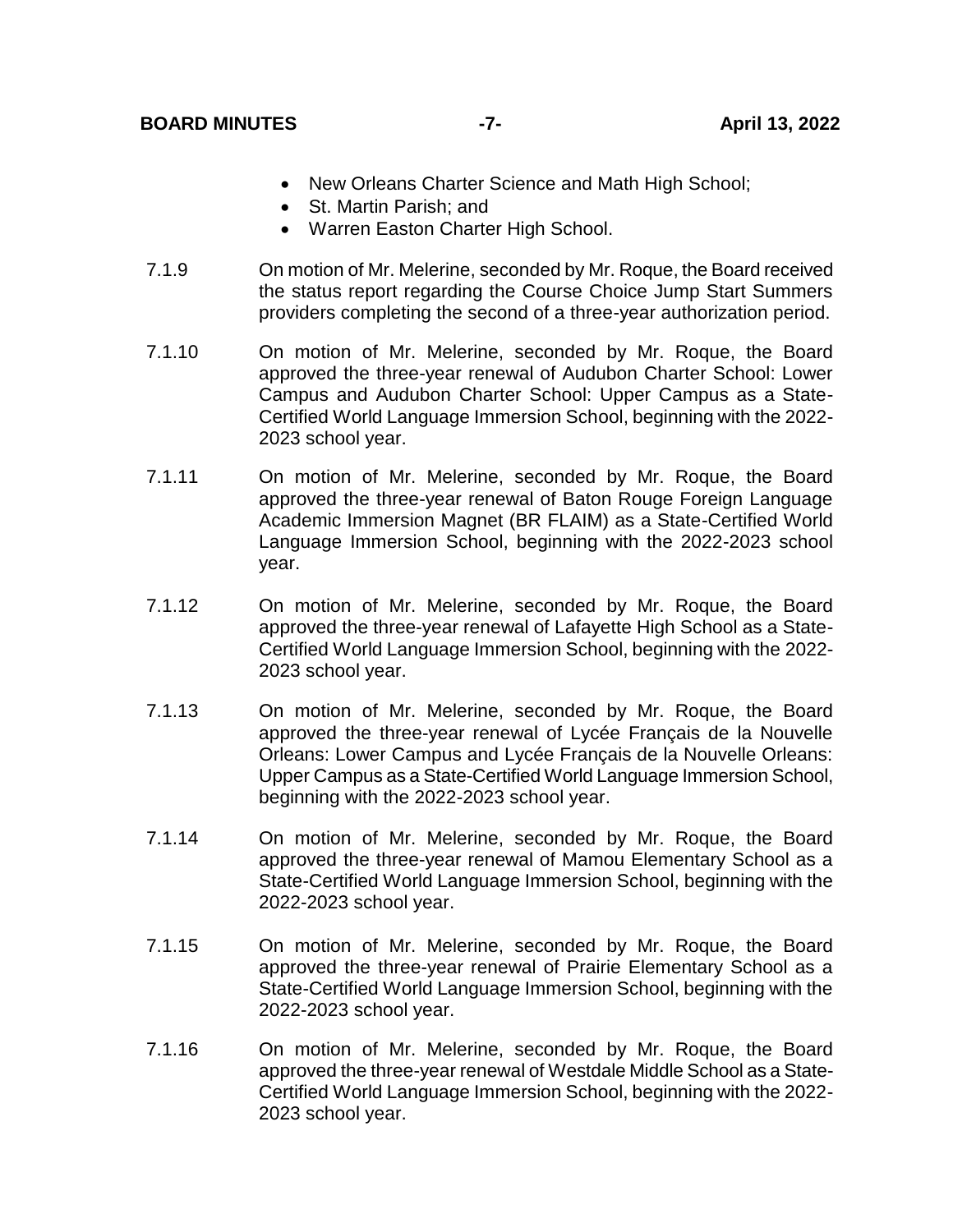#### **BOARD MINUTES -8- April 13, 2022**

- 7.1.17 On motion of Mr. Melerine, seconded by Mr. Roque, the Board received the minutes of the Early Childhood Care and Education (ECCE) Advisory Council meeting held March 23, 2022.
- 7.1.18 On motion of Mr. Melerine, seconded by Mr. Roque, the Board received the minutes of the Nonpublic School Council (NPSC) meeting held March 15, 2022.
- 7.1.19 On motion of Mr. Melerine, seconded by Mr. Roque, the Board received the minutes of the Superintendents' Advisory Council (SAC) meeting held March 24, 2022.
- 7.1.20 On motion of Mr. Melerine, seconded by Mr. Roque, the Board received the minutes of the Special Education Advisory Panel (SEAP) meeting held March 23, 2022.
- 7.1.21 On motion of Mr. Melerine, seconded by Mr. Roque, the Board approved, as a Notice of Intent, revisions to Bulletin 741, *Louisiana Handbook for School Administrators*: §2318. The TOPS University Diploma.
- 7.1.22 On motion of Mr. Melerine, seconded by Mr. Roque, the Board approved, as a Notice of Intent, revisions to Bulletin 741(Nonpublic), *Louisiana Handbook for Nonpublic School Administrators*: §2109. High School Graduation Requirements.
- 7.1.23 On motion of Mr. Melerine, seconded by Mr. Roque, the Board approved, as a Notice of Intent, revisions to Bulletin 106, *Agriculture Education Content Standards Curriculum Framework*: to establish §109. Agricultural Education Commission.
- 7.1.24 On motion of Mr. Melerine, seconded by Mr. Roque, the Board approved, as a Declaration of Emergency, revisions to Bulletin 111, *The Louisiana School, District, and State Accountability System*: to establish §103. Accountability Council (formerly Accountability Commission), effective April 13, 2022, for a period of 180 days or until adopted as a final rule.
- 7.1.25 On motion of Mr. Melerine, seconded by Mr. Roque, the Board approved, as a Notice of Intent, revisions to Bulletin 111, *The Louisiana School, District, and State Accountability System*: to establish §103. Accountability Council (formerly Accountability Commission).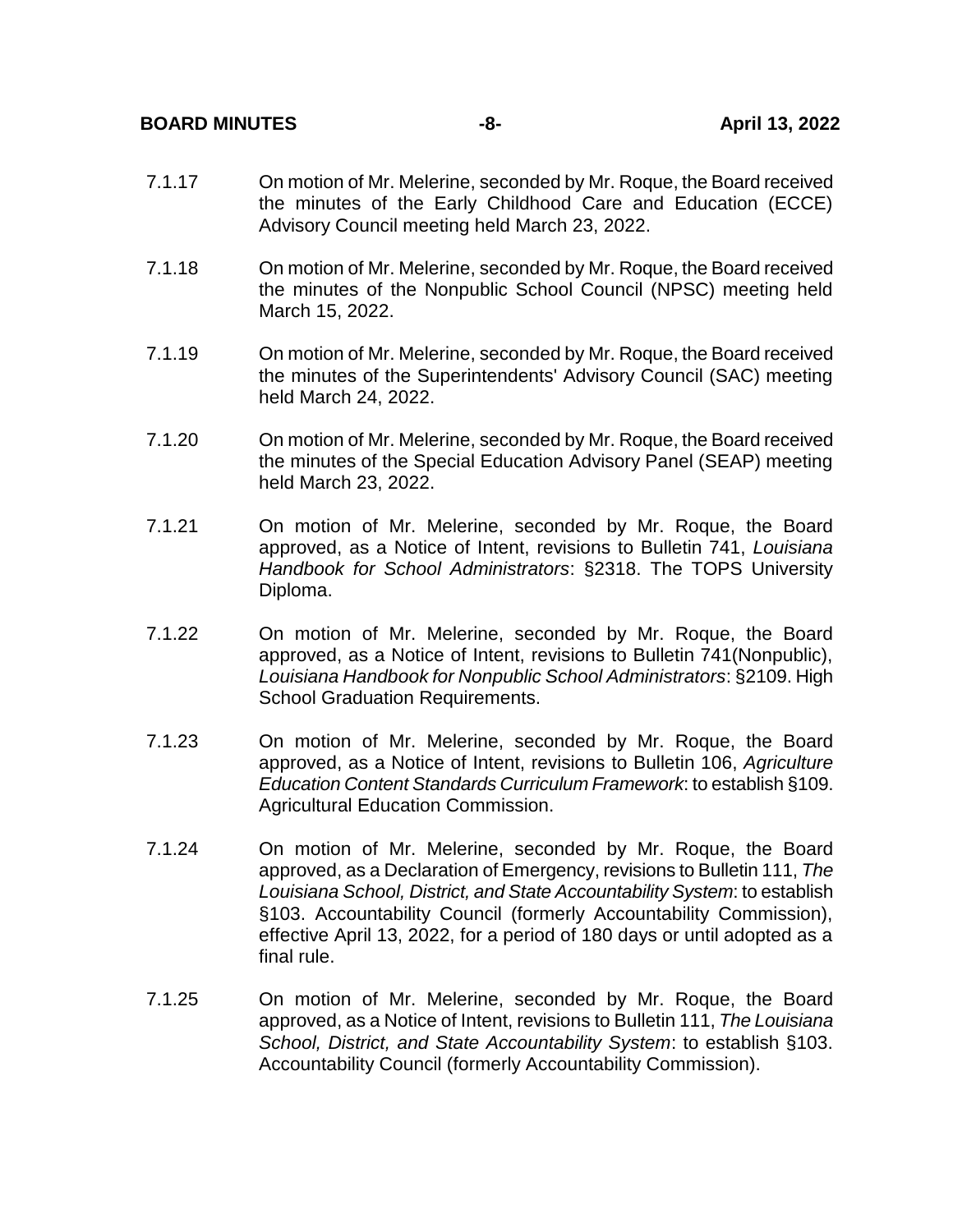#### **BOARD MINUTES -9- April 13, 2022**

- 7.1.26 On motion of Mr. Melerine, seconded by Mr. Roque, the Board approved, as a Notice of Intent, revisions to Bulletin 140, *Louisiana Early Childhood Care and Education Network*: to establish §1101. Early Childhood Care and Education Advisory Council.
- 7.1.27 On motion of Mr. Melerine, seconded by Mr. Roque, the Board approved, as a Notice of Intent, revisions to Bulletin 741, *Louisiana Handbook for School Administrators*: to establish §1319. Advisory Council on Student Behavior and Discipline.
- 7.1.28 On motion of Mr. Melerine, seconded by Mr. Roque, the Board approved, as a Notice of Intent, revisions to LAC 28:I, *BESE Code*: §503. Advisory Councils; as well as the establishment of §505. Special Advisory Councils/Task Forces/Commissions/Study Groups.
- 7.1.29 On motion of Mr. Melerine, seconded by Mr. Roque, the Board approved, as a Notice of Intent, revisions to LAC 28:I, *BESE Code*: to establish §1313. Local Education Agency (LEA) Student Transfer Appeals; and §1315. Processing a Student Transfer Form.
- 7.1.30 On motion of Mr. Melerine, seconded by Mr. Roque, the Board approved, as a Notice of Intent, revisions to Bulletin 140, *Louisiana Early Childhood Care and Education Network*: §309. Community Network Lead Agency; and §311. Complaints; as well as the establishment of §310. Ready Start Network Lead Agency.

#### Agenda Item 7.2. **Administration and Finance Committee** (Schedule 3)

- 7.2.1 On motion of Ms. Holloway, seconded by Mr. Melerine, the Board received the report regarding LDE contracts \$50,000 and under, approved by the State Superintendent of Education.
- 7.2.2 On motion of Ms. Holloway, seconded by Mr. Melerine, the Board received the audit report of the Bureau of Internal Audit (BIA): Teacher Certification.
- 7.2.3 On motion of Ms. Holloway, seconded by Mr. Melerine, the Board received the quarterly report of expenditures and budget balances of 8(g) projects for FY 2021-2022.
- 7.2.4 On motion of Ms. Holloway, seconded by Mr. Melerine, the Board approved the following LDE contract amendment:

(Motion continues on page 10)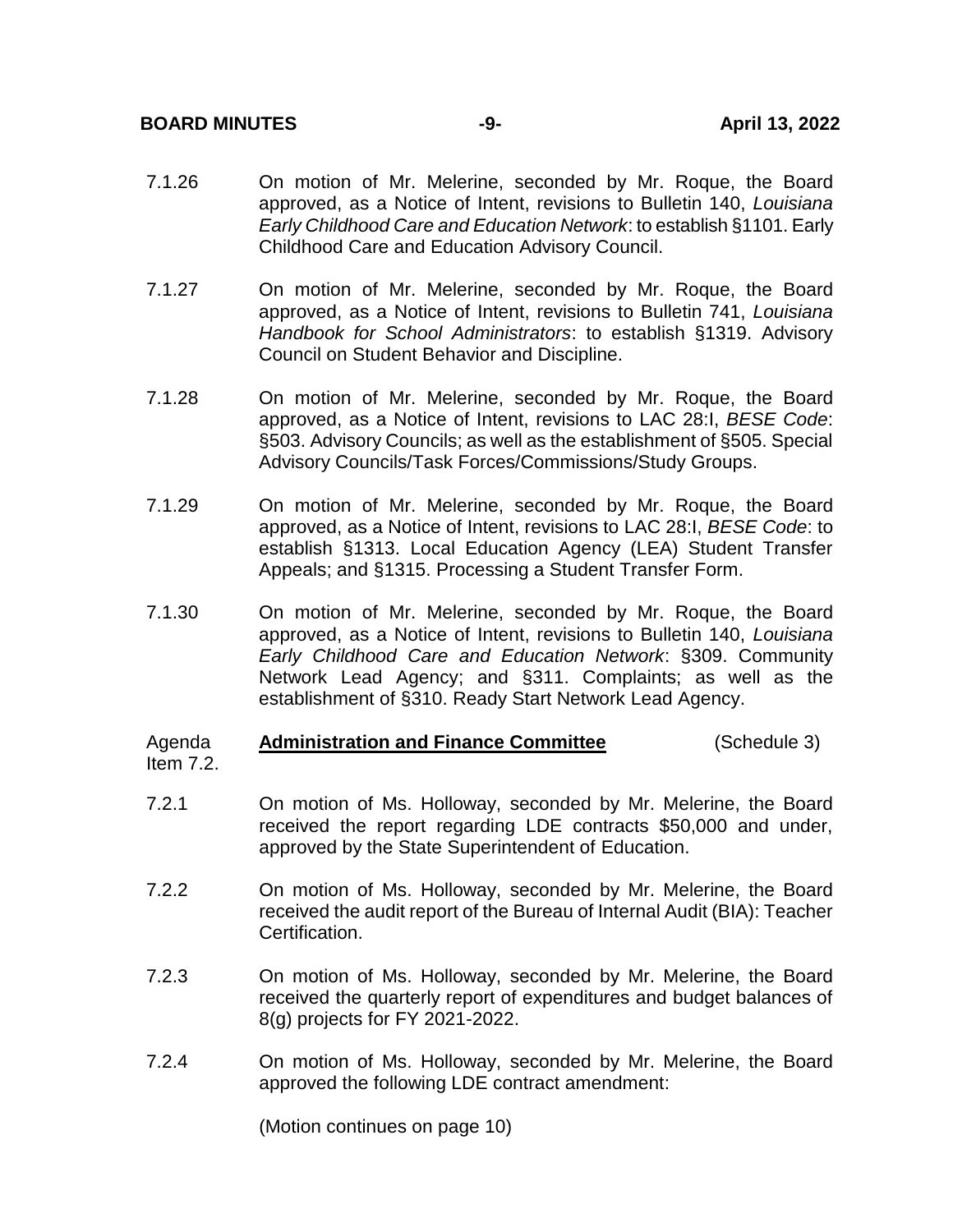| Contractor:             | Northwestern State University             |
|-------------------------|-------------------------------------------|
| <b>Contract Period:</b> | $07/01/2020 - 06/30/2023$                 |
| Previous Amount:        | \$735,746.40                              |
| Amended Amount:         | \$367,873.20                              |
| Contract Amount:        | \$1,103,619.60                            |
| Fund:                   | Child Care Development Fund (CCDF)        |
|                         | Competitive Process: Interagency Transfer |

Description of Service: The contractor will provide management of the Louisiana Pathways Child Care Career Development System. Pathways is the career registry for child care leaders, teachers, trainers, and coaches. Pathways tracks Professional Development (PD) hours and provides needed data for the distribution of School Readiness Tax Credits.

7.2.5 On motion of Ms. Holloway, seconded by Mr. Melerine, the Board approved the following LDE contract amendment:

| Contractor:             | Northwestern State University              |
|-------------------------|--------------------------------------------|
| <b>Contract Period:</b> | $07/01/2020 - 06/30/2023$                  |
| <b>Previous Amount:</b> | \$3,967,047.60                             |
| <b>Amended Amount:</b>  | \$2,023,858.80                             |
| <b>Contract Amount:</b> | \$5,990,906.40                             |
| Fund:                   | Federal                                    |
|                         | Competitive Process: Interagency Agreement |

Description of Service: The Scholarship Program supports staff working in child care that are interested in seeking additional education to better support them in their roles. Ultimately, the Louisiana Pathways Scholarship Program leads to improved performance and expertise of classroom teachers, leaders within child care centers, and family child care providers.

7.2.6 On motion of Ms. Holloway, seconded by Mr. Melerine, the Board approved the following RSD contract amendment:

| Contractor:                             | <b>SCNZ Architects, LLC</b> |
|-----------------------------------------|-----------------------------|
| <b>Contract Period:</b>                 | 10/18/2017 - 10/18/2023     |
| <b>Previous Amount:</b>                 | \$3,053,834.40              |
| <b>Amended Amount:</b>                  | \$ 13,179.10                |
| <b>Contract Amount:</b>                 | \$3,067,013.50              |
| Fund:                                   | <b>IAT - FEMA</b>           |
| <b>Competitive Process: Competitive</b> |                             |

(Motion continues on page 11)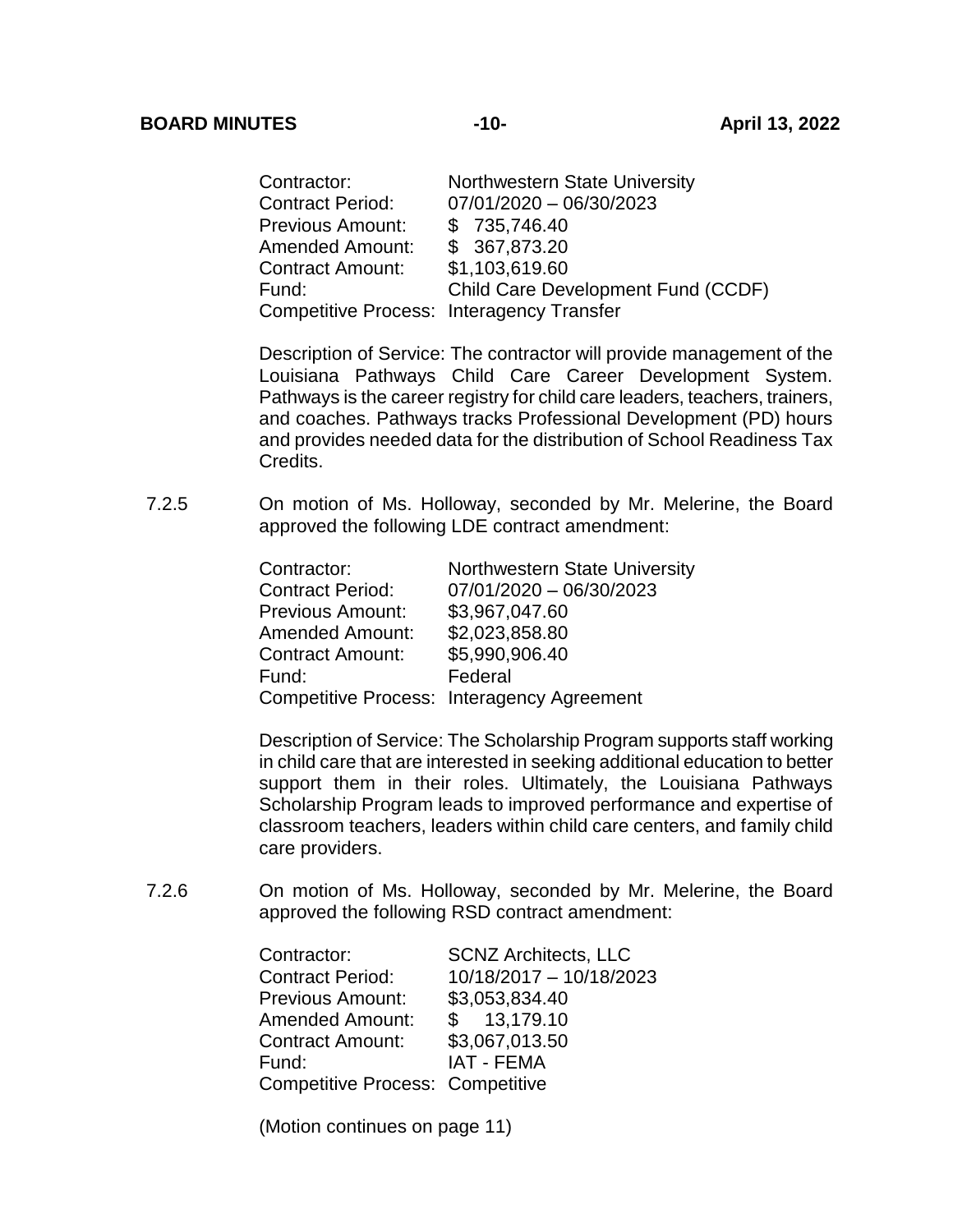Description of Service: This amendment provides for the additional service for air monitoring and bulk sampling during asbestos and lead abatement for Career Technical Education High School at Kerlerec Street CMaR.

7.2.7 On motion of Ms. Holloway, seconded by Mr. Melerine, the Board approved the following RSD contract amendment:

| Contractor:                             | N-Y Associates, Inc. Consulting Engineers |
|-----------------------------------------|-------------------------------------------|
|                                         | <b>Architects &amp; Planners</b>          |
| <b>Contract Period:</b>                 | $01/15/2014 - 01/15/2023$                 |
| <b>Previous Amount:</b>                 | \$2,360,772.15                            |
| <b>Amended Amount:</b>                  | \$131,544.25                              |
| <b>Contract Amount:</b>                 | \$2,492,316.40                            |
| Fund:                                   | <b>IAT - FEMA</b>                         |
| <b>Competitive Process: Competitive</b> |                                           |

Description of Service: This amendment adjusts the designer's basic services fee based on the final construction price for Lafayette Elementary School Renovation. It provides for a deduction to the previously approved amendment #13, additional service for extended environmental support, as the actual amount is less than the approved amount. It also provides for the additional service for environmental support and supplemental structural engineering services for Lafayette Elementary School renovation.

## **School and District Support - Formula**

7.2.8 On motion of Ms. Holloway, seconded by Mr. Melerine, the Board approved the following allocation:

| Allocation:            | Believe and Prepare Formula Funds- Mentor |
|------------------------|-------------------------------------------|
|                        | <b>Stipends</b>                           |
| Amount:                | \$1,800.00                                |
| Period:                | 07/01/2021 - 06/30/2022                   |
| Source of Funds: State |                                           |

Purpose: The purpose of this program is to support educator development through the use of mentoring. The program provides funds to LEAs and preparation providers to pay stipends to the mentors of undergraduate yearlong residents.

(Motion continues on page 12)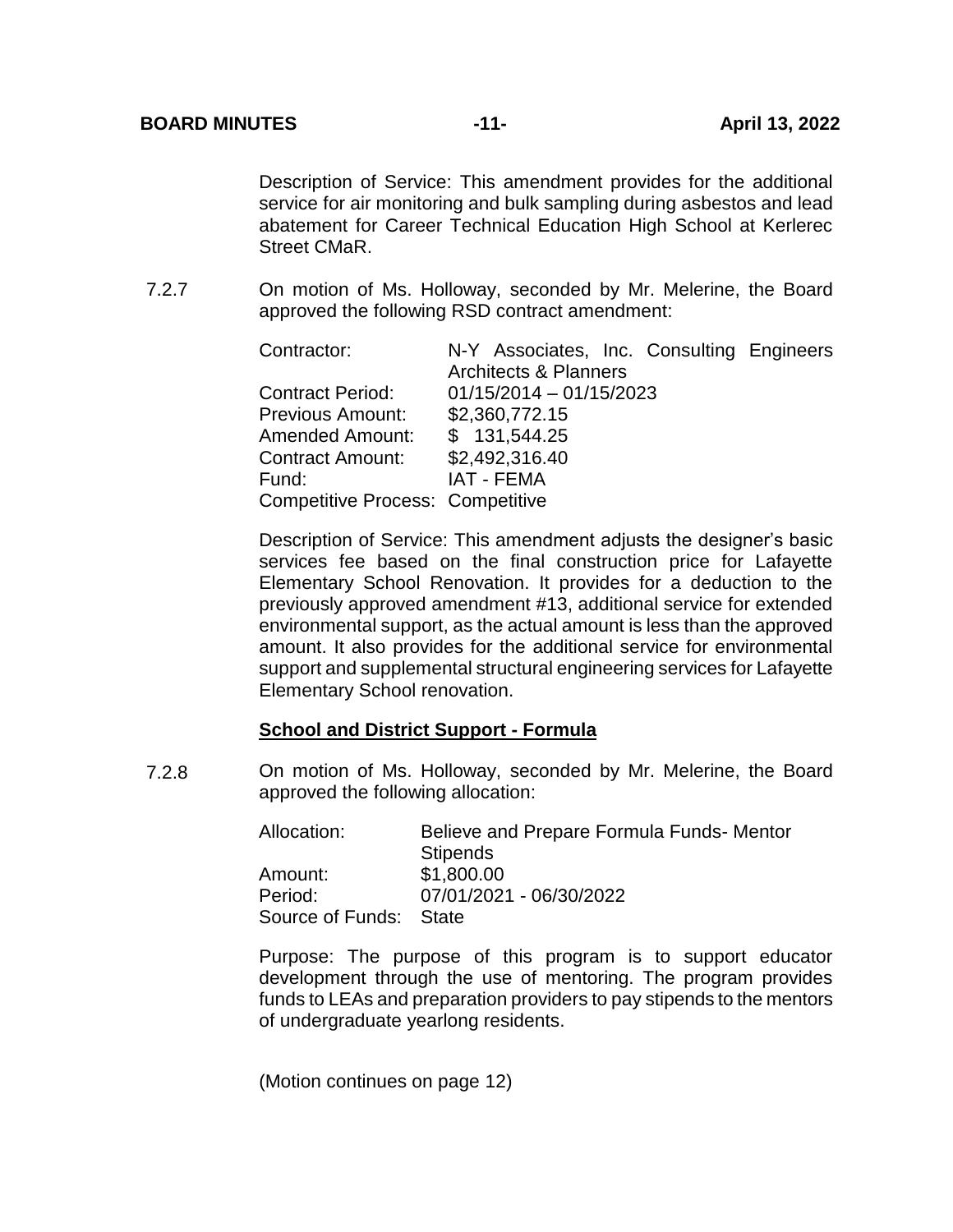Basis of Allocation: Allocations to LEAs and BESE approved preparation providers are to provide funding for undergraduate mentor stipends. Through a data collection process, preparation providers and local school systems identified undergraduate residents and their assigned mentors. This includes mentors supporting residents completing a residency from January 2021-December 2021 and those completing a residency from August 2021-May 2022. This allocation is correcting any omissions from the previous allocations.

## **School and District Support - Competitive**

7.2.9 On motion of Ms. Holloway, seconded by Mr. Melerine, the Board approved the following allocation:

| Allocation:              | <b>Supports for Students with Disabilities</b> |
|--------------------------|------------------------------------------------|
| Amount:                  | \$2,670,645.00                                 |
| Period:                  | 07/01/2021 - 06/30/2023                        |
| Source of Funds: Federal |                                                |

Purpose: School systems will utilize funds to serve two purposes. First, the funds will ensure that all students with disabilities have access to the same high-quality curriculum materials as their peers by providing for training on how to implement these materials to special education teachers and regular education teachers who teach students with disabilities. Second, school systems will partner with a vendor from the Partnerships for Success Guide that provides specially-designed instruction for students with disabilities in the areas of communication, assistive technology, executive functioning and sensory/environment. These vendor partnerships will support networks in adapting content, methods, or delivery of instruction to address the unique needs of students with a disability and ensure access and success toward measurable and rigorous goals.

Basis of Allocation: Funds are allocated based on the need of the school system and number of schools within the system. School systems who met all CIR/UIR-Academic criteria as stated in the 2022- 2023 School System Planning Guide were eligible to receive a portion of requested high-quality professional development costs in the form of these IDEA funds.

(Motion continues on page 13)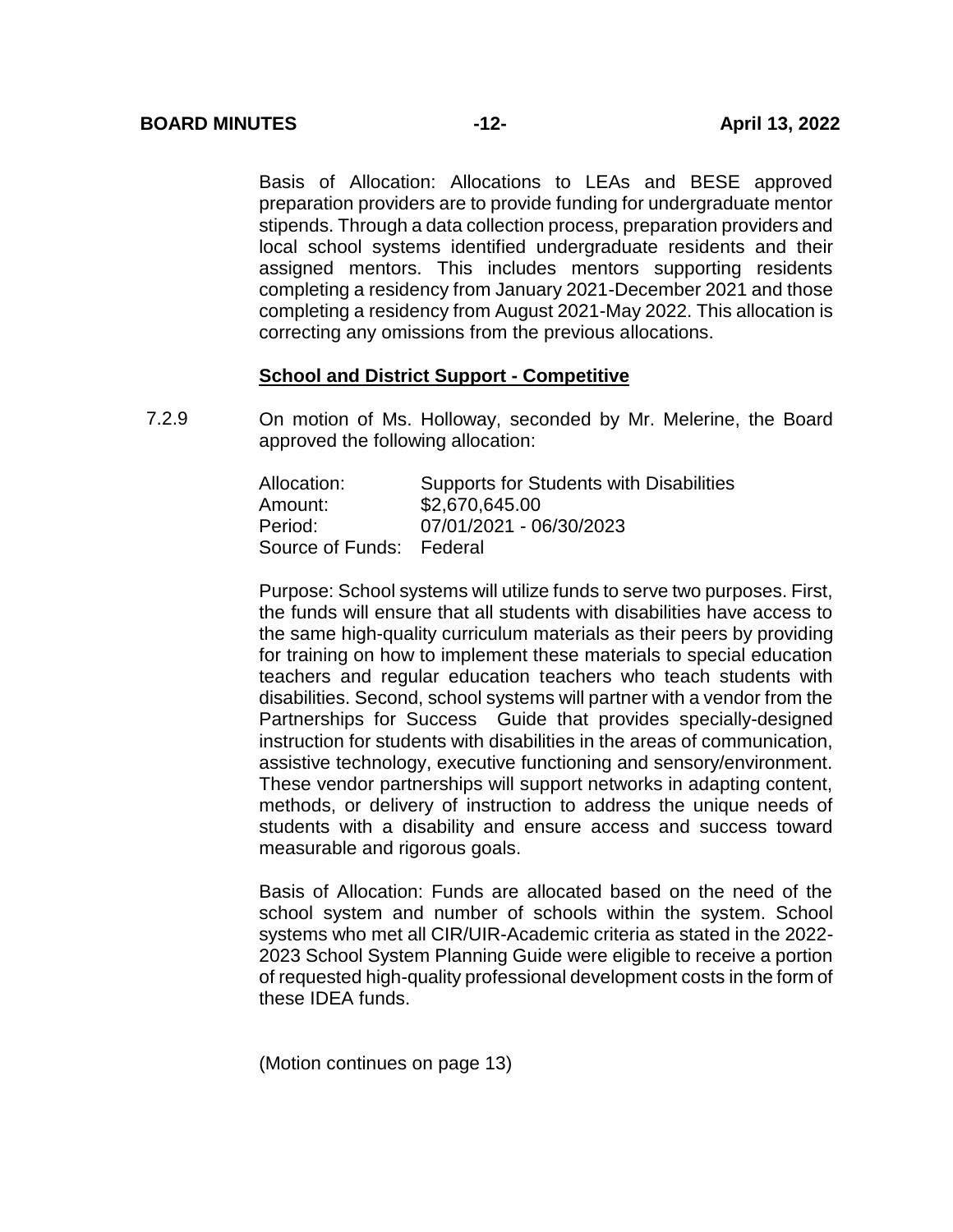In order to be eligible for optional competitive funding for specialized supports professional development, school systems must identify the vendors from the Partnerships for Success Vendor Guide with whom they will partner to provide professional development at UIR-Academics schools. School systems with at least one school identified as UIR in the students with disabilities group may request optional competitive funding to subsidize professional development from vendors in the Partnerships for Success Vendor Guide

## **School and District Support - Competitive**

7.2.10 On motion of Ms. Holloway, seconded by Mr. Melerine, the Board approved the following allocation:

| Allocation:              | <b>Early Childhood Specialized Supports</b> |
|--------------------------|---------------------------------------------|
| Amount:                  | \$225,000.00                                |
| Period:                  | 07/01/2022 - 06/30/2023                     |
| Source of Funds: Federal |                                             |

Purpose: Early childhood lead agencies will utilize funds to partner with a vendor from the Partnerships for Success Guide that provides specially-designed instruction in the areas of communication, assistive technology, executive functioning and sensory/environment. The vendor partnerships will support networks in adapting content, methods, or delivery of instruction to address the unique needs of students with a disability and ensure access and success within the general education setting.

Basis of Allocation: Funds are allocated to early childhood lead agencies, based on federal funding distribution amounts and LEA need.

#### **School and District Support - Competitive**

7.2.11 On motion of Ms. Holloway, seconded by Mr. Melerine, the Board approved the following allocation:

| Allocation:              | <b>Title IV Set Aside</b> |
|--------------------------|---------------------------|
| Amount:                  | \$332,218.00              |
| Period:                  | 07/01/2022 - 06/30/2023   |
| Source of Funds: Federal |                           |

(Motion continues on page 14)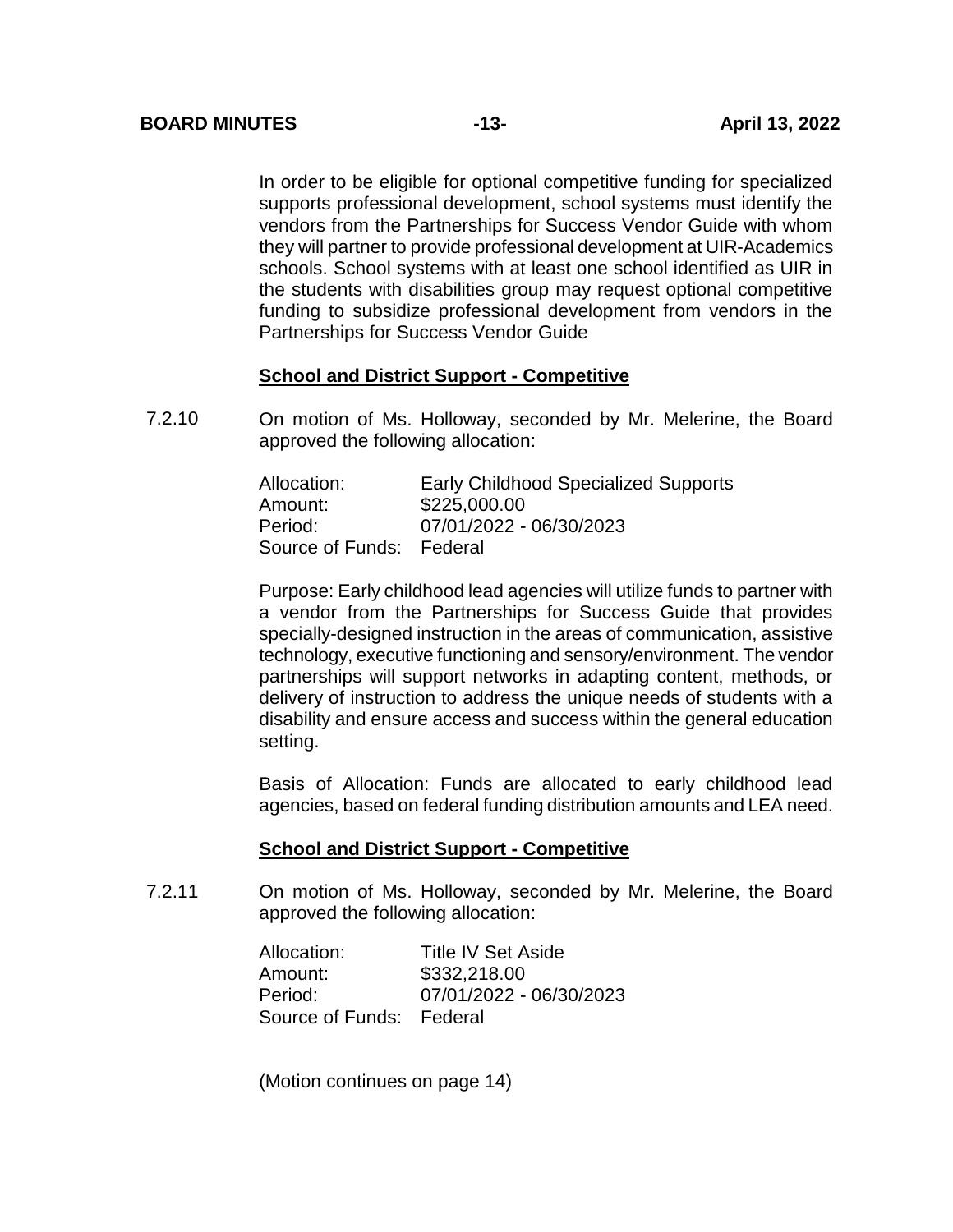Purpose: In order for students to be successful, they must engage in a positive, inclusive, and learning environment that develops social, emotional, and academic skills to cultivate personal agency and lifelong success. The LDE has identified a cadre of vendors that are nationally recognized, providing evidenced-based strategies with a proven track record of success when used in schools and systems serving similar students. In order for a UIR-D plan to be approved and funded school systems are asked to identify one the vendors from the Student Well Being Vendor Guide to provide training and professional development at UIR-Discipline schools.

Basis of Allocation: In order for a UIR-Discipline plan to be approved and funded, school systems had to identify a researched based intervention or vendor that would support training and professional development at UIR-Discipline schools.

#### **School and District Support - Competitive**

7.2.12 On motion of Ms. Holloway, seconded by Mr. Melerine, the Board approved the following allocation:

| Allocation:              | <b>Ready Start Transform</b> |
|--------------------------|------------------------------|
| Amount:                  | \$875,000.00                 |
| Period:                  | 07/01/2022 - 06/30/2023      |
| Source of Funds: Federal |                              |

Purpose: Ready Start Transform is an opportunity for well-established Ready Start Networks and early childhood stakeholders to accelerate their work and develop cutting-edge strategies to transform early care and education at the local level. The aim of Ready Start Transform is for communities to create a transformative vision for achieving equitable supply and access to high-quality early care and education. Participating networks will assemble a team of high-level partners, community leaders, and stakeholders who will collaborate to develop and implement this vision.

Basis of Allocation: All Ready Start Networks that are currently participating in the 2021 Community Supply Building and Access Expansion (CSBAE) grant, have consistently and successfully executed all Ready Start Network responsibilities, and displayed the ability to engage a diverse group of stakeholders in a variety of efforts focused on sharing the importance of, and need for, quality early childhood care and education at the local level with the broader community were eligible to apply for this grant opportunity.

(Motion continues on page 15)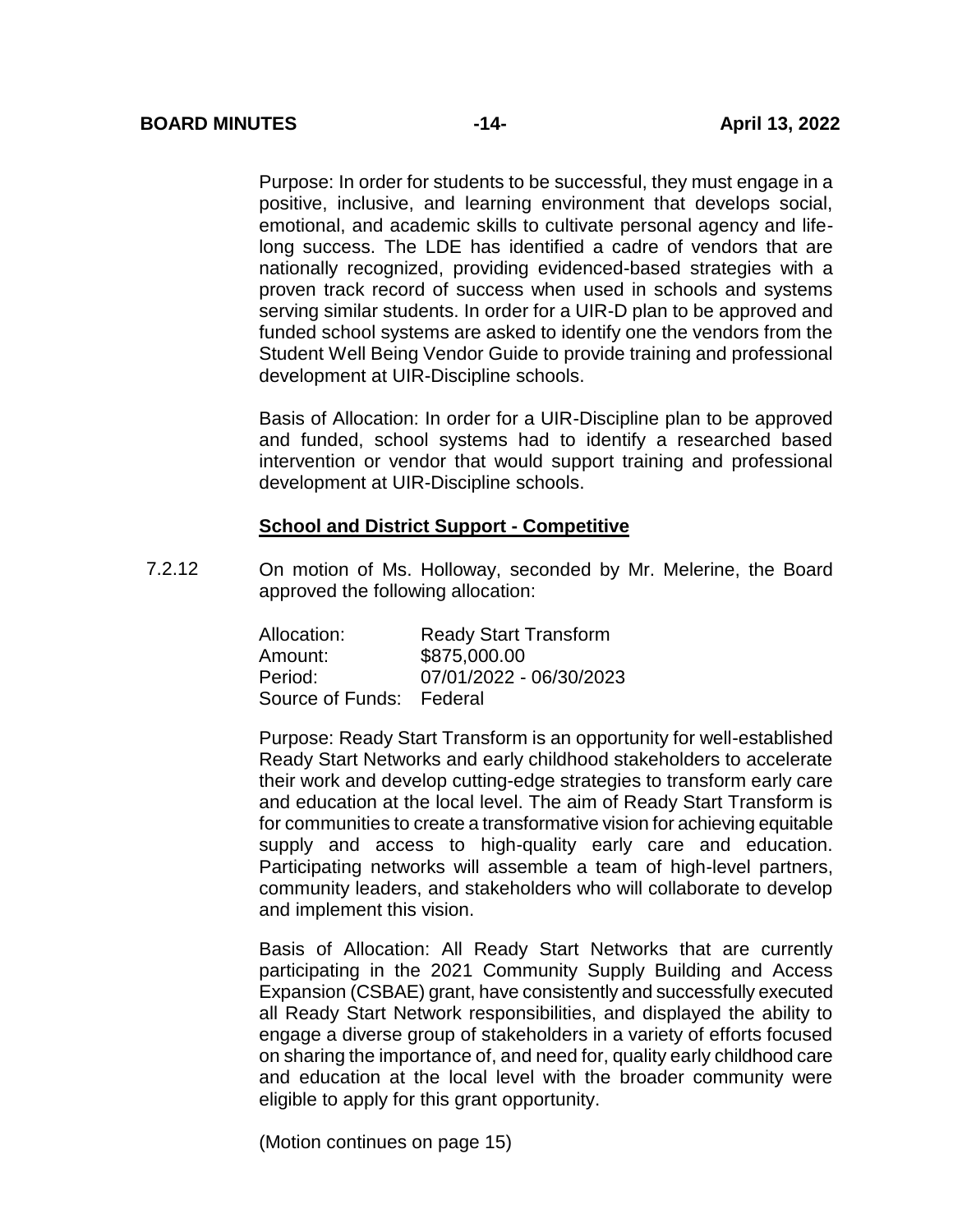Recipients were selected based on the quality of their application, strength of proposal, and status of Ready Start Network activities. Each will receive allocations, ranging between \$125,000 and \$500,000, dependent on the scope of the work presented within the application.

Dr. Davis recused herself from voting on this motion.

#### **School and District Support - Competitive**

7.2.13 On motion of Ms. Holloway, seconded by Mr. Melerine, the Board approved the following allocation:

| Allocation: | <b>Early Childhood Lead Agencies</b> |
|-------------|--------------------------------------|
| Amount:     | \$3,587,851.00                       |
| Period:     | 07/01/2022 - 06/30/2023              |
|             | Source of Funds: Federal and State   |

Purpose: The LDE coordinates the Louisiana Early Childhood Care and Education Network by designating, through a competitive process, a Lead Agency for each community to conduct administrative functions and coordinate essential activities. The Lead Agency also serves as fiscal agent. Lead Agencies must: 1. Conduct administrative functions for the community network; 2. Coordinate CLASS observations by assuring that accurate observations are conducted for all Infant, Toddler, and Pre-K classrooms and that feedback is provided to all participating programs; and 3. Coordinate birth to age five enrollment for publicly-funded programs and the state funding application for the Community Network.

Basis of Allocation: Funding is provided for each lead agency at a rate of \$525 per Infant, Toddler, and Pre-K classroom. Additionally, a multiplier is applied to the secondary community networks' perclassroom allocations. This will raise the per-classroom allocation rate from \$525 to \$787.50 for classrooms located in a secondary community network under the purview of the lead agency. Additionally, rate of \$787.50 is applied to classrooms in community networks where more than ten percent of their total classroom count are located in secondary school systems.

Dr. Davis recused herself from voting on this motion.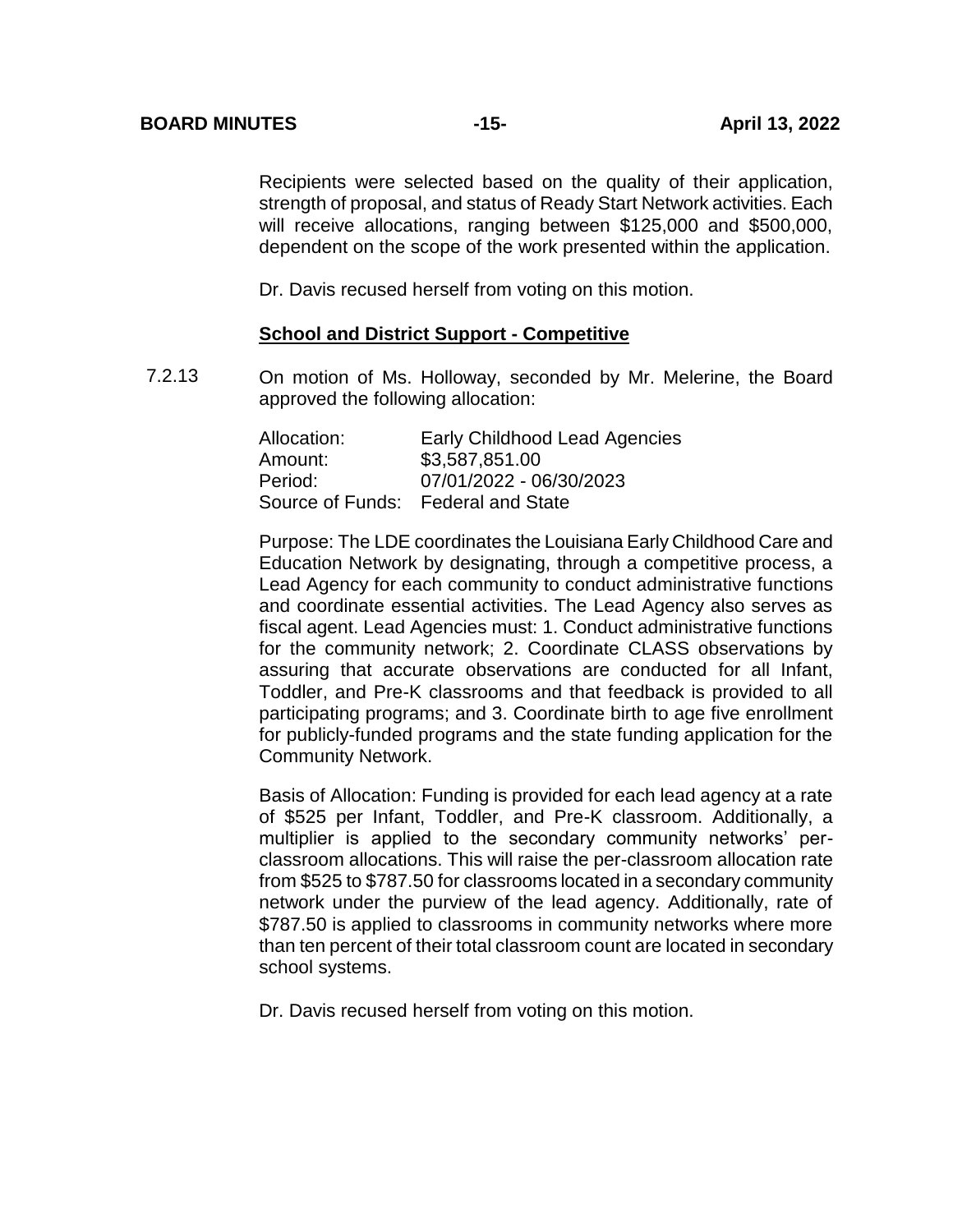#### **School and District Support - Competitive**

7.2.14 On motion of Ms. Holloway, seconded by Mr. Melerine, the Board approved the following allocation:

| Allocation:              | Community Supply Building and Access Expansion |
|--------------------------|------------------------------------------------|
|                          | (CSBAE) Grant                                  |
| Amount:                  | \$1,800,000.00                                 |
| Period:                  | 05/01/2022 - 06/30/2023                        |
| Source of Funds: Federal |                                                |

Purpose: Louisiana serves fewer than seven percent of birth to two year olds in early care and education, and less than 33 percent of three year old children who are economically disadvantaged. Part of what drives the lack of access in the state is that many communities lack child care supply and capacity to develop child care supply. The purpose of this grant is to provide early childhood community networks with the funding to develop community-level strategies and solutions to increase the supply of, and access to, early childhood care and education.

Basis of Allocation: The Community Supply Building and Access Expansion (CSBAE) grant is a phased grant opportunity and consists of three phases (Phases 1, 2, and 3) carried out over a two year period. This is the third allocation for the CSBAE grant opportunity. The first allocation was in July 2021 - This allocation was provided to the first cohort (Cohort 1) of grantees for the completion of Phase 1 deliverables. The second allocation was in March of 2022 - This allocation was provided to the second cohort (Cohort 2) of grantees for the completion of Phase 1 deliverables. This allocation provides three Cohort 1 grantees with funding for the completion of Phase 2 deliverables. The allocation amount is for a total of \$600,000 for each grantee. \$500,000 to conduct the deliverables of Phase 2 and \$100,000 for staffing, support, and grant management costs.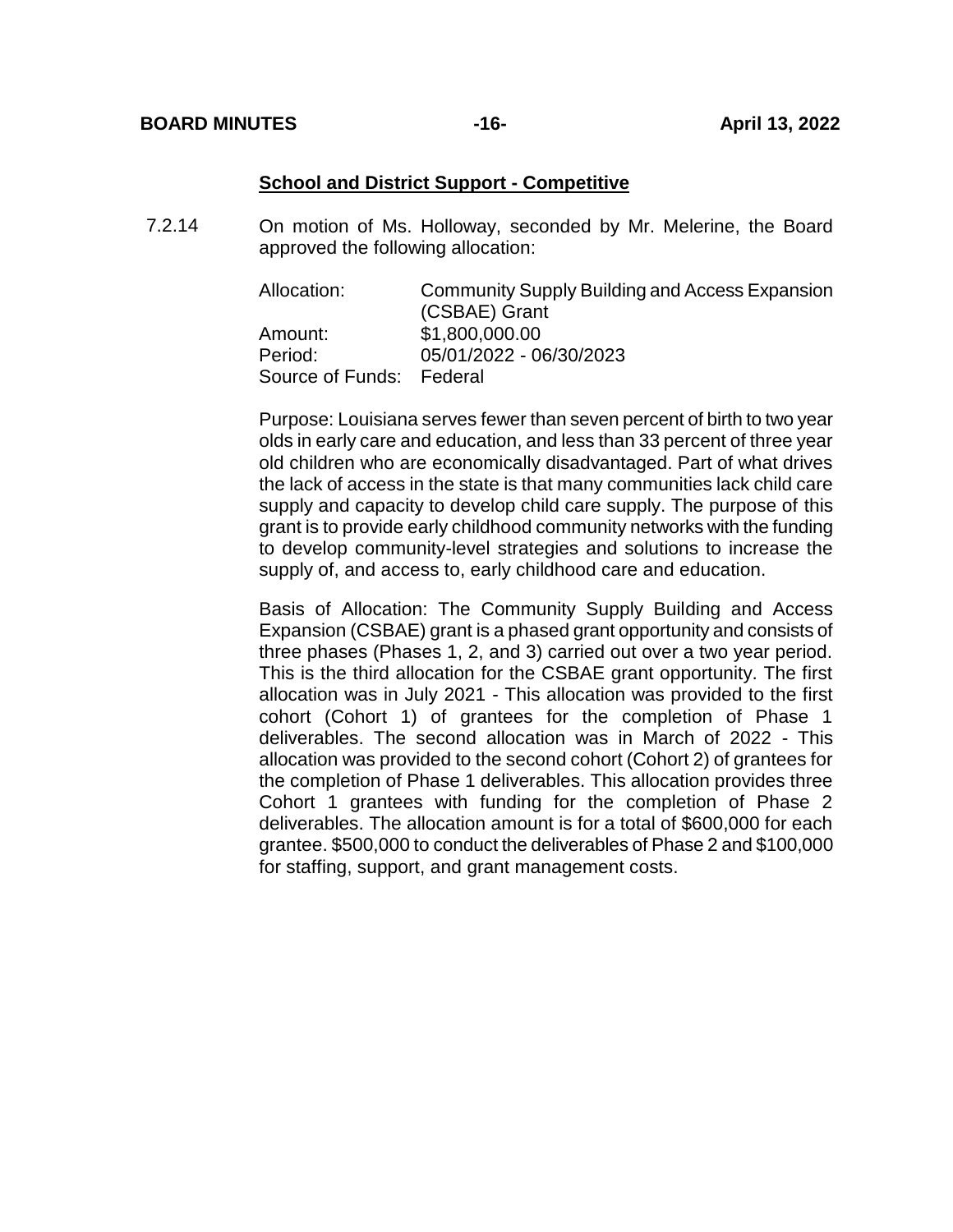#### **School and District Support - Other**

7.2.15 On motion of Ms. Holloway, seconded by Mr. Melerine, the Board approved the following allocation:

| Allocation:              | <b>IDEA Support for Families</b> |
|--------------------------|----------------------------------|
| Amount:                  | \$504,500.00                     |
| Period:                  | 07/01/2022 - 06/30/2023          |
| Source of Funds: Federal |                                  |

Purpose: These allocations support activities described in Louisiana's IDEA Part B State Activities Grant and assist with providing regional technical assistance to support families of students with disabilities through Louisiana's ten Families Helping Families centers. The centers, located throughout the state, provide information, peer support, and link families with community resources as well as encourage engagement in their children's education. Centers are uniquely positioned to provide support for families of children with disabilities because center administrators and staff also have family members with disabilities.

Basis of Allocation: The funding for these allocations is established by Louisiana's IDEA Part B State Activities Grant. Allocation amounts for the Families Helping Families centers are tiered based on the number of IDEA-eligible students ages 3 to 21 in each center's geographic service area.

#### **School and District Support - Other**

7.2.16 On motion of Ms. Holloway, seconded by Mr. Melerine, the Board approved the following allocation:

| Allocation:            | Safer, Smarter Schools  |
|------------------------|-------------------------|
| Amount:                | \$5,347,500.00          |
| Period:                | 12/01/2021 - 06/30/2022 |
| Source of Funds: Other |                         |

Purpose: The Louisiana Department of Health aims to support Louisiana schools by providing COVID-19 testing options at no cost to any school in the state with the shared goal to keep schools open and prevent outbreaks of COVID-19 amongst the population. Routine testing is available to anyone on the school campus: students, teachers, and staff. LDH has designed a participant incentive program that will encourage routine participation throughout the Fall 2021 School Year to the Spring 2022 School Year.

(Motion continues on page 18)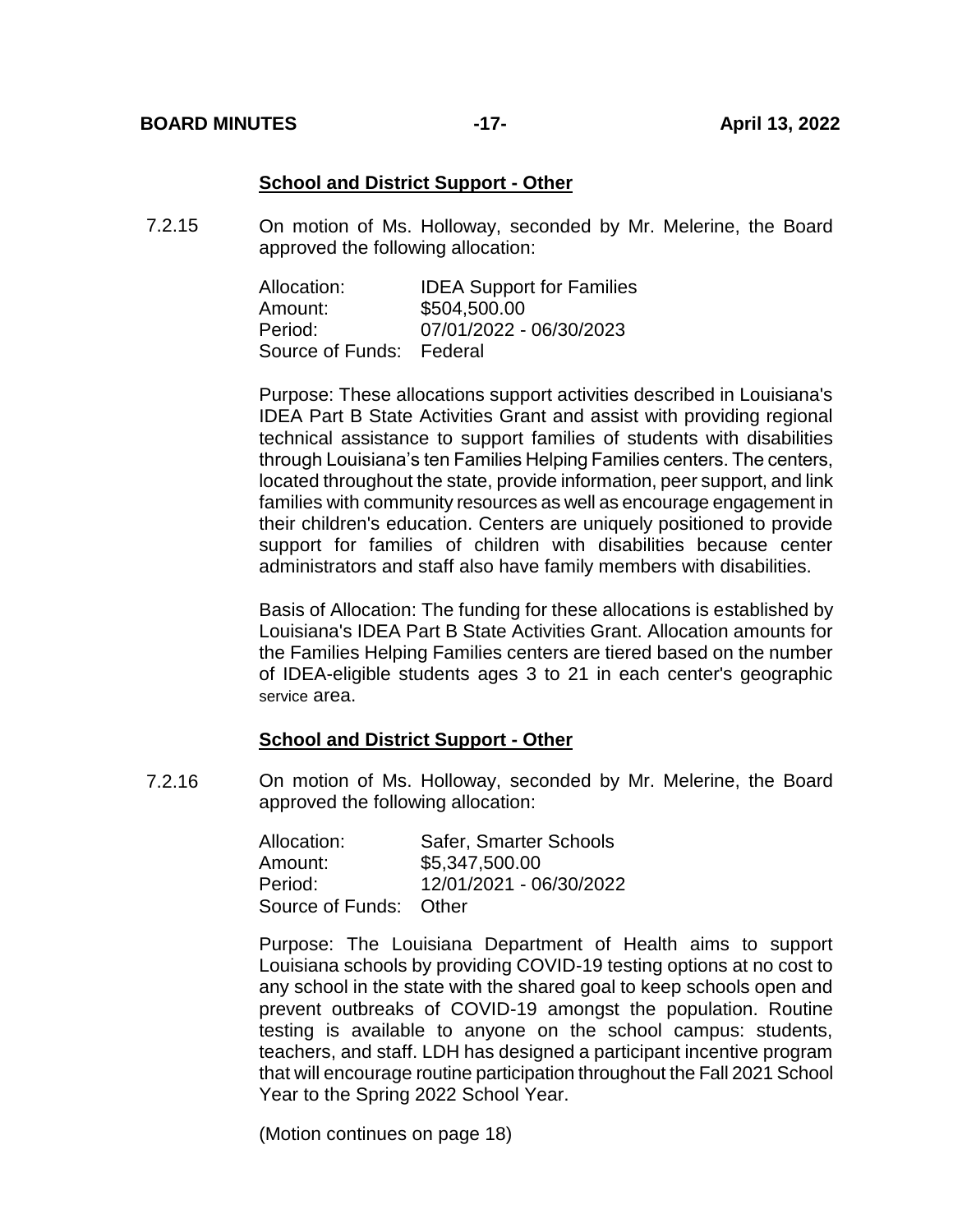Basis of Allocation: LDH was awarded the Covid-19 grant to help with Covid-19 testing for school systems. They are utilizing eGMS to route funding. This is not a LDE grant and not a requirement for schools to participate in the program. Routine testing is available to anyone on the school campus: students, teachers, and staff. LDH has designed a participant incentive program that will encourage routine participation throughout the Fall 2021 School Year to the Spring 2022 School Year. The following are the routine testing options: 1) Do it yourself (LDH provides \$30,000 in staff funding, rapid molecular testing materials and training for a school staff person to run a routine COVID-19 testing program in their school). (2) LDH makes it happen (The "LDH Makes it Happen" PCR testing service allows schools to partner with LDH vendors who will provide the end-to-end testing program for the school. LDH will fund the testing program and provide \$14,500 in staff time reimbursements associated with the logistical needs to help coordinate this program). (3) Wait & See (Schools can choose to opt-out of routine testing and call upon LDH if there is an outbreak). Final allocation amounts for each recipient were determined by LDH.

## **School and District Innovations – Competitive**

7.2.17 On motion of Ms. Holloway, seconded by Mr. Melerine, the Board approved the following allocation:

| Allocation:              | <b>School Redesign Grant</b> |
|--------------------------|------------------------------|
| Amount:                  | \$24,016,957.00              |
| Period:                  | 04/15/2022 - 09/30/2023      |
| Source of Funds: Federal |                              |

Purpose: The Every Student Succeeds Act requires school systems to build plans to improve struggling schools. The state must use seven percent of the state's Title I funds to support high quality improvement plans. In Louisiana, these funds will be competitively awarded to school systems that build the strongest plans for improvement.

(Motion continues on page 19)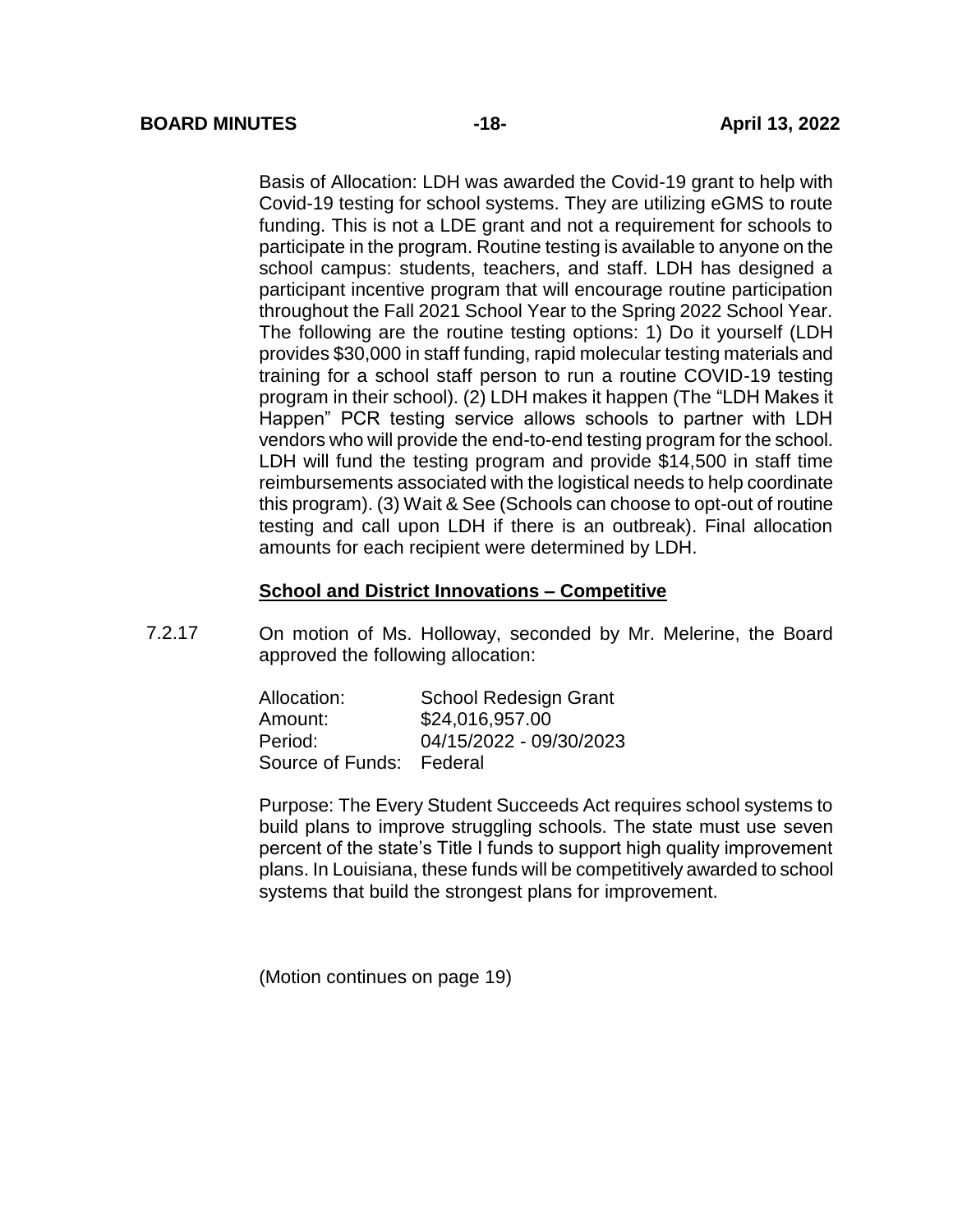Basis of Allocation: The Every Student Succeeds Act (ESSA) requires that local school systems create a plan to improve the performance of students in persistently struggling schools. ESSA also provides school improvement funding to implement state-approved plans in identified struggling schools. LDE staff reviewed applications from eligible school systems and determined allocations based on the quality of each plan. Recipients of school improvement funding must comply with all terms of the grant, including implementing all CIR/UIR-Academic approval and funding criteria as identified in the 2022-2023 LDE School System Planning Guide. LEAs that do not meet the requirements of the grant and the implementation timeline will forfeit these school improvement allocations.

## **School and District Innovations – Competitive**

7.2.18 On motion of Ms. Holloway, seconded by Mr. Melerine, the Board approved the following allocation:

> Allocation: ESSER II Incentive Competitive Allocations - Round 2 April Amount: \$333,289.00 Period: 04/12/2021 - 09/30/2023 Source of Funds: Federal

> Purpose: The purpose of the Achieve! Incentive competitive allocations is to award funding to school systems for specific initiatives that will address the academic, mental health, and well-being needs of students, especially those who have been disproportionately impacted by COVID-19. Funding will be spent on interventions that respond to students' well-being and address the disproportionate impact of COVID-19 on underrepresented student subgroups (each major racial and ethnic group, children from low-income families, children with disabilities, English learners, gender, migrant students, and students experiencing homelessness, and children and youth in foster care).

> Basis of Allocation: Recipients of this optional funding are school systems that indicated interest on specific initiatives within the Achieve! Incentive Round 2 application. School systems were given the maximum funding available for each initiative based on either the budget for the initiative or the known cost to provide a particular intervention.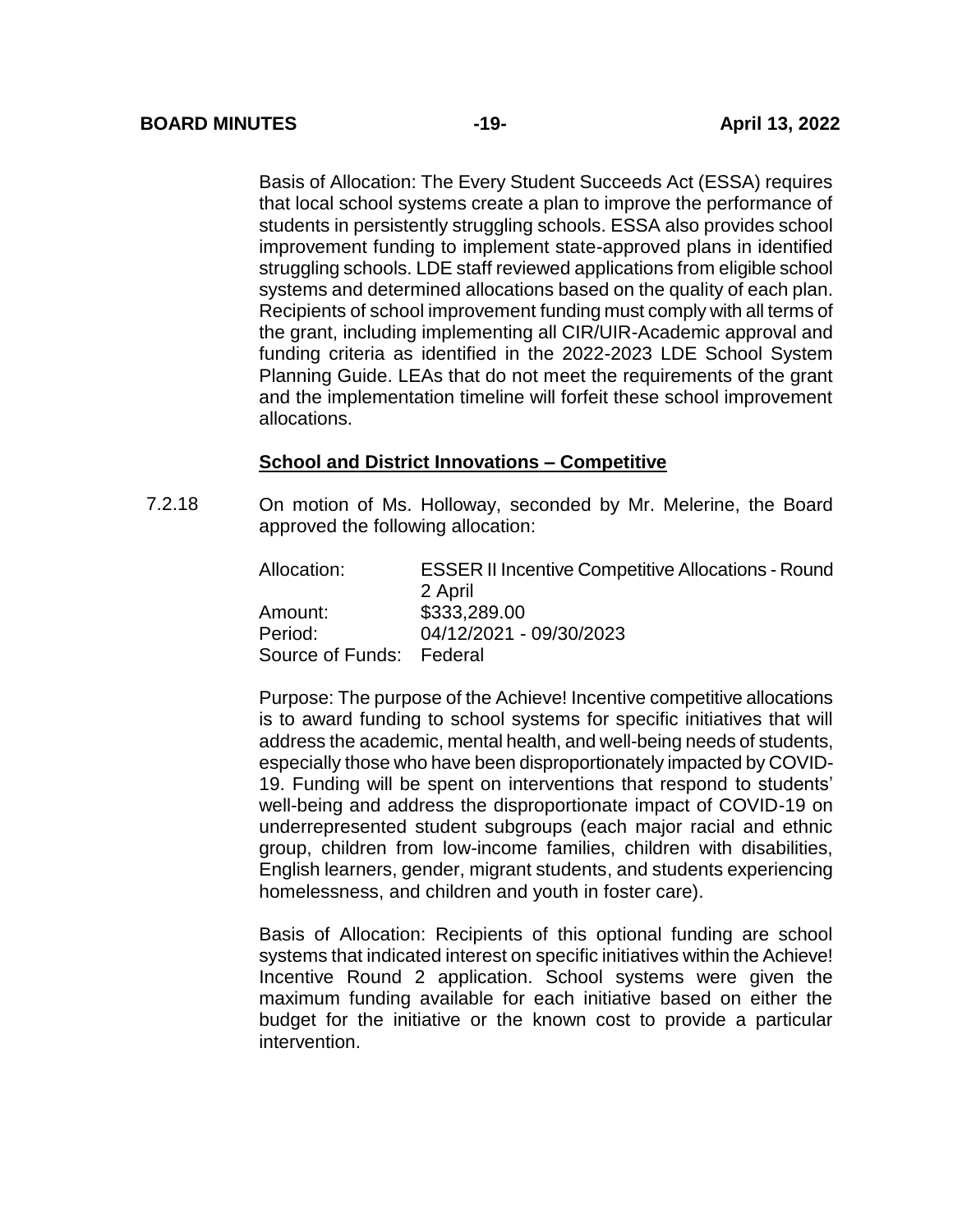#### **School and District Innovations – Competitive**

7.2.19 On motion of Ms. Holloway, seconded by Mr. Melerine, the Board approved the following allocation:

| Allocation:              | <b>CLSD CIR/UIR-A</b>   |
|--------------------------|-------------------------|
| Amount:                  | \$20,556,908.00         |
| Period:                  | 07/01/2022 - 06/30/2023 |
| Source of Funds: Federal |                         |

Purpose: The purpose of the Comprehensive Literacy State Development Grant (CLSD) grant is to award competitive grants to local education agencies (LEAs) to advance literacy skills, including preliteracy skills, reading, and writing, for all children from birth through grade 12, with a special emphasis on disadvantaged children, including children living in poverty, English learners, and children with disabilities. Focus Area: Opportunity to provide additional and enhanced literacy efforts to build capacity of local leaders, improve practice of teachers, and increase literacy outcomes for children.

Basis of Allocation: Schools with Comprehensive Intervention Required or Urgent Intervention Required - Academics labels are eligible. School systems and lead agencies should prioritize Type III child care, Head Start/Early Head Start, and/or public and nonpublic pre-K sites that demonstrate high levels of need, ensuring the greatest numbers of disadvantaged, geographically diverse children are being reached.

## **School and District Innovations – Competitive**

7.2.20 On motion of Ms. Holloway, seconded by Mr. Melerine, the Board approved the following allocation:

| Allocation:              | <b>CLSD UIN</b>         |
|--------------------------|-------------------------|
| Amount:                  | \$5,041,237.00          |
| Period:                  | 07/01/2022 - 06/30/2023 |
| Source of Funds: Federal |                         |

Purpose: The Louisiana Department of Education (LDE) is committed to advance literacy skill for all of its children, especially its most disadvantaged children. CLSD UIN targets high-need UIN schools and ECE partners that demonstrate the promise to become models for other high-need sites to replicate. This project focuses on a specific set of evidence-based practices and evidence-informed innovations to strengthen the literacy skills of children birth to 12th grade.

(Motion continues on page 21)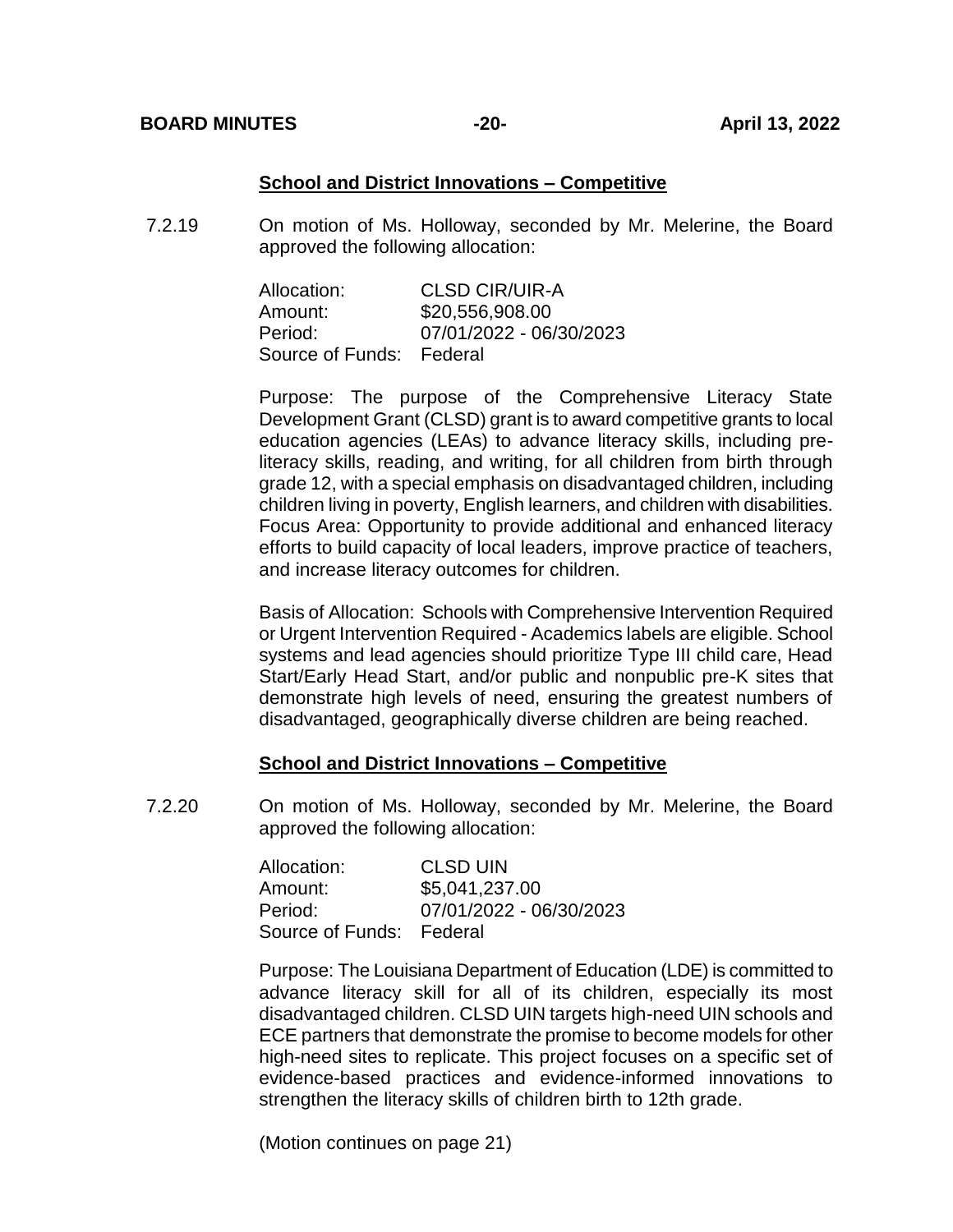Basis of Allocation: Allocations of funds were decided based on applicants' detailed program descriptions in their CLSD UIN Application. This is year two of a three year grant cohort.

Dr. Davis recused herself from voting on this motion.

#### **Student Centered Goals – Competitive**

7.2.21 On motion of Ms. Holloway, seconded by Mr. Melerine, the Board approved the following allocation:

| Allocation:              | Believe!                |
|--------------------------|-------------------------|
| Amount:                  | \$10,962,394.00         |
| Period:                  | 07/01/2022 - 06/30/2023 |
| Source of Funds: Federal |                         |

Purpose: The Believe! application offers funding opportunities for early childhood community networks to develop plans and partnerships to ensure that Louisiana achieves the following: 1) Strengthens the child care system to meet the needs of all families and support the stabilization of the child care sector; 2) Expands supply of and access to high-quality early childhood options for families and to identify opportunities to sustain that expansion long-term; 3) Prepares and supports teachers to lead classrooms and provide high-quality interactions that meet the developmental needs of children every day; 4) Empowers families to access tools and resources to support their children's development.

Basis of Allocation: Networks submitted applications for Believe! funding after consulting with their community partners on the activities funded, and in which areas they needed the most financial support. Category 1: Child Care Stabilization funding was determined based on the number of classrooms in Type III centers in each network. Category 2: Access Expansion funding is available at the same level for all interested networks, no matter the size. Category 3: High-Quality Classrooms funding was determined based on the number of classrooms in Type III centers in each network. Category 4: Empowering Families funding was determined based on the number of birth through three-year-olds who are economically-disadvantaged in the network.

Dr. Davis recused herself from voting on this motion.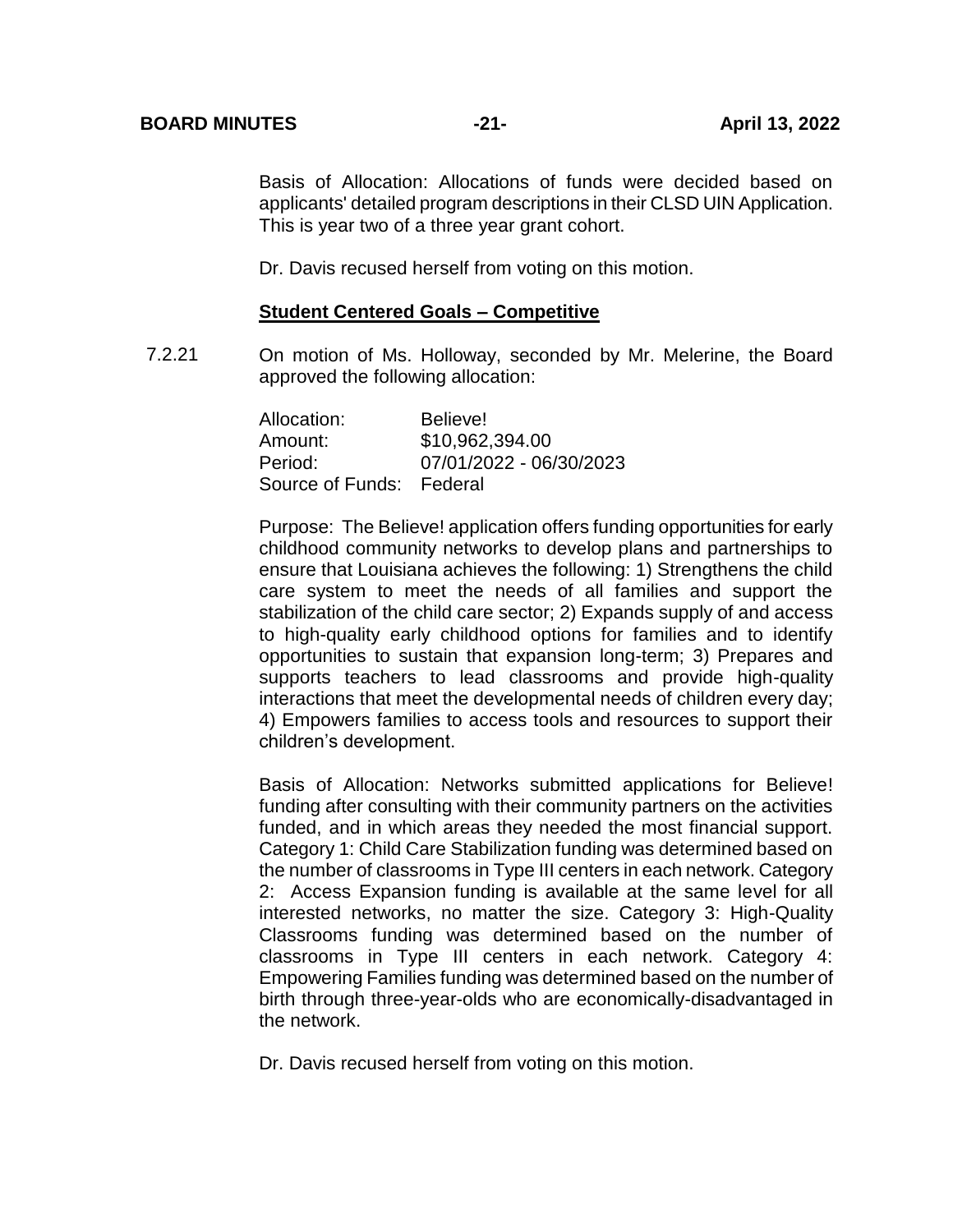#### **Student Centered Goals - Competitive**

7.2.22 On motion of Ms. Holloway, seconded by Mr. Melerine, the Board approved the following allocation:

| Allocation:              | <b>B-3 Seats</b>                      |
|--------------------------|---------------------------------------|
| Amount:                  | \$42,461,720.00                       |
| Period:                  | 07/01/2022 - 06/30/2023 (ARPA CCDBG)  |
|                          | 07/01/2022 - 12/30/2022 (PDG Renewal) |
| Source of Funds: Federal |                                       |

Purpose: The purpose of the B-3 Seats is to provide sub grant funding for Ready Start Networks to serve fully-funded birth through three-year old seats for economically disadvantaged children. In the 2022-2023 year, this program will expand and serve approximately 3,201 children in Louisiana. Sites enrolling seats funded through PDG B-5 and ARPA CCDBG will adhere to state approved guidelines and regulations.

Basis of Allocation: All early childhood community networks are eligible to apply for funding for seats through Super App. Ready Start Networks placing seats in diverse delivery were prioritized for seat funding. Actual reimbursement is based on recipients filling all allocated seats with families eligible according to the state guidelines. Awards for this program are contingent upon approval of funding and pending final budget authority.

Dr. Davis recused herself from voting on this motion.

#### **Student Centered Goals - Other**

7.23 On motion of Ms. Holloway, seconded by Mr. Melerine, the Board approved the following allocation:

| Allocation: | The Cecil J. Picard LA 4 Early Childhood Program |
|-------------|--------------------------------------------------|
| Amount:     | \$78,208,080.00                                  |
| Period:     | 07/01/2022 - 06/30/2023                          |
|             | Source of Funds: Federal and State               |

(Motion continues on page 23)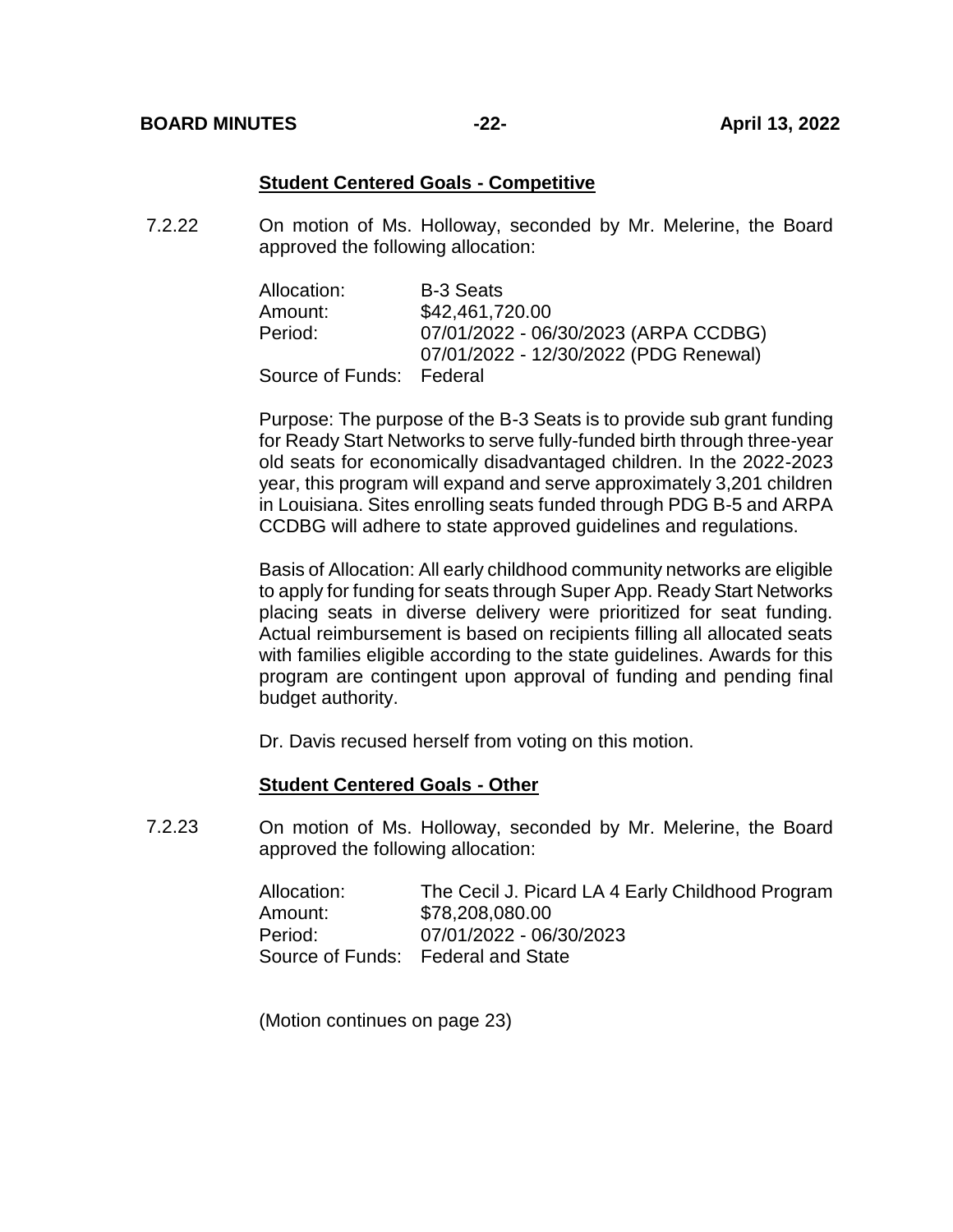Purpose: The purpose of the Cecil J. Picard LA 4 Early Childhood Program is to provide high-quality early childhood educational experiences to four-year-old children who are considered to be "at risk" of achieving later academic success. The LA 4 program provides six hours per day of educational experiences. The program will be offered at no cost to those children whose families at or below 200 percent of the federal poverty limit. In 2022-2023, LA 4 will serve at least 17,076 children. Programs will adhere to state approved guidelines and regulations.

Basis of Allocation: All school systems and charter schools are eligible to submit an application for funding. Allocations were based on prior participation, participation in an early childhood Community Network and community need. Monies are allocated on a per pupil basis, at a minimum of \$4,580. Actual reimbursement is based on recipients filling all allocated seats and students meeting attendance thresholds. Awards for this program are contingent upon approval of funding.

#### **Student Centered Goals - Other**

7.2.24 On motion of Ms. Holloway, seconded by Mr. Melerine, the Board approved the following allocation:

> Allocation: Nonpublic School Early Childhood Development Program (NSECD) Amount: \$6,430,320.00 Period: 07/01/2022 - 06/30/2023 Source of Funds: State

> Purpose: The purpose of the Nonpublic School Early Childhood Development (NSECD) Program is to collaborate with non-public schools and Type III child care centers in providing high-quality, developmentally appropriate preschool instruction and services to preschool-aged children who are considered to be at risk of achieving later academic success. The NSECD Program provides six hours per day of pre-k instruction. The program is offered at no cost to children whose families fall below 200 percent of the Federal Poverty Level.

> Basis of Allocation: All BESE/Brumfield-Dodd approved non-public schools and licensed accredited Type III child care centers are eligible to submit an application for funding. Money is awarded on a per pupil basis at a minimum of \$4,580 per child per year.

(Motion continues on page 24)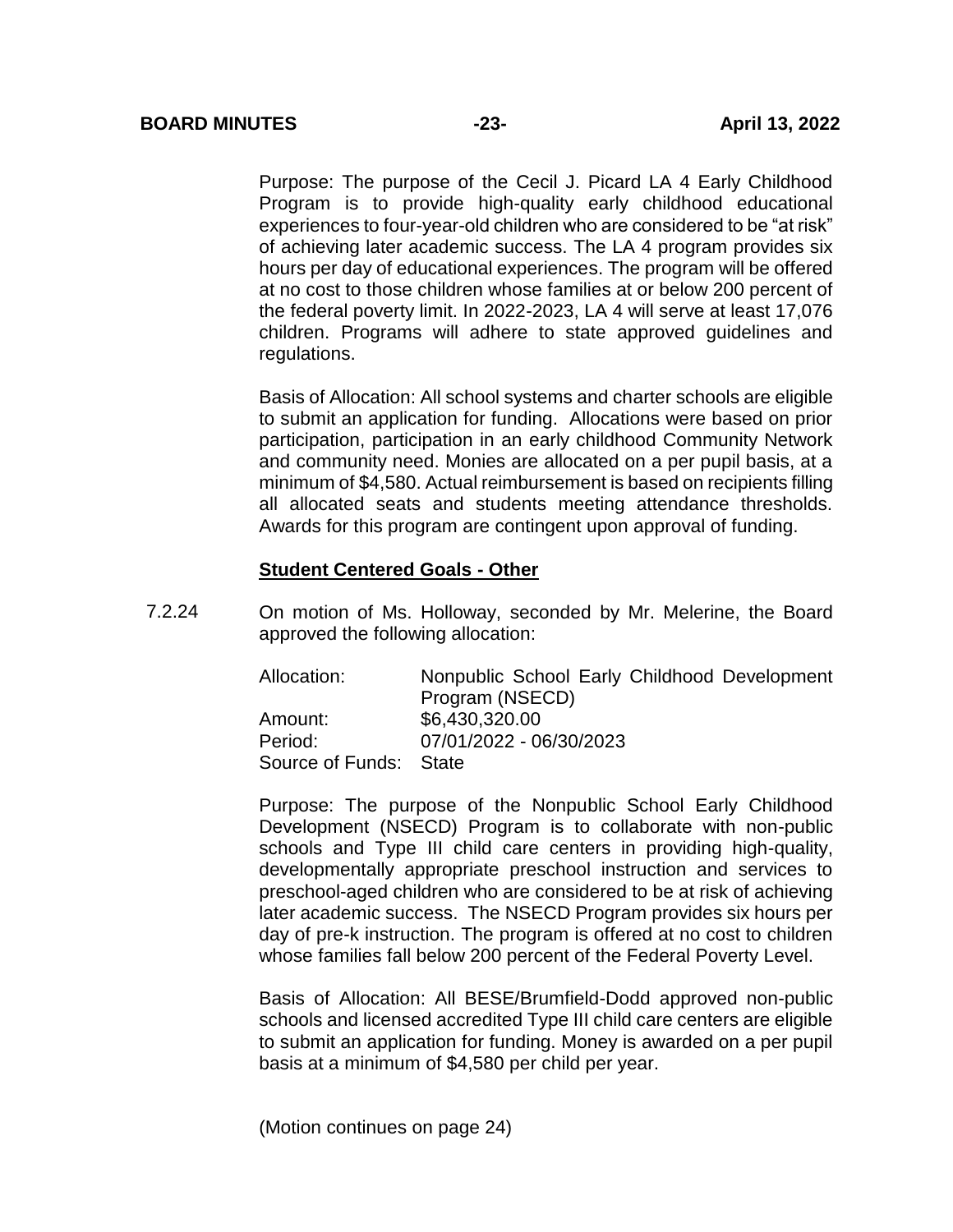Actual reimbursement is based on recipients filling all allocated seats and students meeting attendance thresholds. Award amounts are based on reported enrollment, Performance Profile Ratings, Early Childhood Community Network participation, and parish need. Awards for this program are contingent upon approval of funding.

- 7.2.25 On motion of Ms. Holloway, seconded by Mr. Melerine, the Board received the report in response to R.S. 17:4024 regarding the Louisiana Scholarship Program for the 2019-2020 school year.
- 7.2.26 On motion of Ms. Holloway, seconded by Mr. Melerine, the Board received the report in response to R.S. 17:4024 regarding the Louisiana Scholarship Program for the 2020-2021 school year.
- 7.2.27 On motion of Ms. Holloway, seconded by Mr. Melerine, the Board received the report from the Early Childhood Care and Education Commission in response to R.S. 17:407.101.
- 7.2.28 On motion of Ms. Holloway, seconded by Mr. Melerine, the Board received the report in response to HR 126 of the 2021 Regular Legislative Session.
- 7.2.29 On motion of Ms. Holloway, seconded by Mr. Melerine, the Board received the report in response to Act 415 of the 2021 Regular Legislative Session.
- 7.2.30 On motion of Ms. Holloway, seconded by Mr. Melerine, the Board received the status report regarding the 2022 Regular Legislative Session.

#### Agenda **Educator Effectiveness Committee** (Schedule 4)

- Item 7.3.
- 7.3.1 On motion of Mr. Roque, seconded by Mr. Melerine, the Board approved the proposal to offer an Elementary Mentor Teacher Training program, submitted by McNeese State University.
- 7.3.2 On motion of Mr. Roque, seconded by Mr. Melerine, the Board approved the proposal to offer a Science Content Leader Training program, submitted by Louisiana Tech University.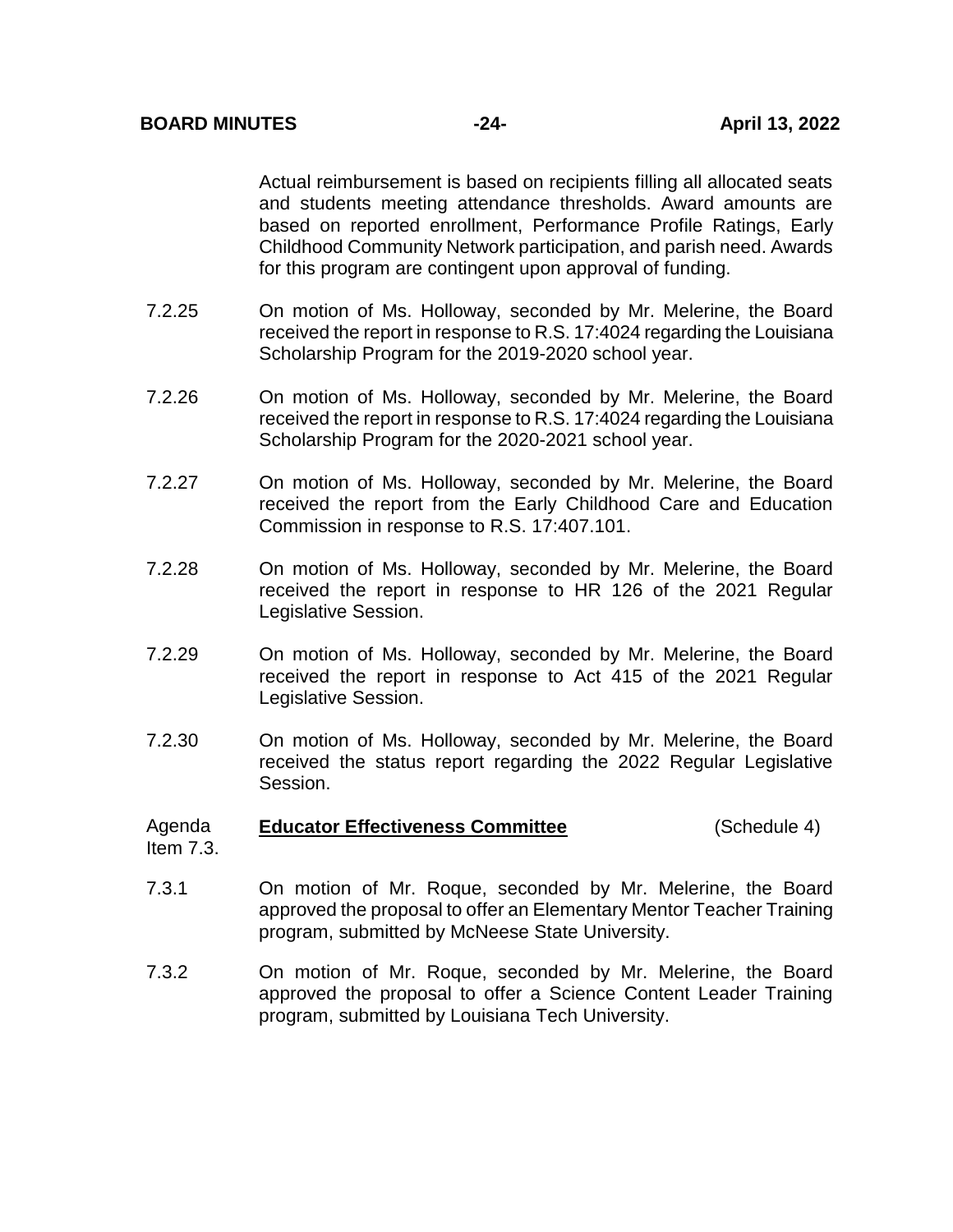## **BOARD MINUTES -25- April 13, 2022**

7.3.3 On motion of Mr. Roque, seconded by Mr. Melerine, the Board approved the proposal, submitted by Teach Tangi, to offer an initial teacher preparation program in the following areas:

## **Post-baccalaureate Practitioner Pathways**

- Early Childhood (PK-3); and
- Science: General Science (6-12).
- 7.3.4 On motion of Mr. Roque, seconded by Mr. Melerine, the Board approved the proposal, submitted by Jefferson Parish School District, to offer an initial teacher preparation program in the following areas:

## **Post-baccalaureate Practitioner Pathways**

- $\bullet$  Elementary (1-5);
- $\bullet$  English (6-12);
- English/ Language Arts (4-8);
- Mathematics (6-12);
- Mathematics (4-8);
- $\bullet$  Science (4-8);
- Science: Biology (6-12);
- Science: Chemistry (6-12);
- Science: General Science (6-12);
- Social Studies (6-12);
- Social Studies (4-8);
- Special Education: Mild/Moderate (Elementary Grades 1-5);
- Special Education: Mild/Moderate (Middle Grades 4-8); and
- Special Education: Mild/Moderate (Secondary 6-12).
- 7.3.5 On motion of Mr. Roque, seconded by Mr. Melerine, the Board approved the proposal, submitted by TEACH St. Tammany, to offer an initial teacher preparation program in the following areas:

## **Post-baccalaureate Pracitioner Pathway**

- $\bullet$  English (6-12);
- English/Language Arts (4-8);
- Mathematics (4-8);
- $\bullet$  Science (4-8);
- Science: Chemistry (6-12);
- Science: Physics (6-12);
- Special Education: Mild/Moderate (Elementary Grades 1-5);
- Special Education: Mild/Moderate (Middle Grades 4-8); and
- Special Education: Mild/Moderate (Secondary 6-12).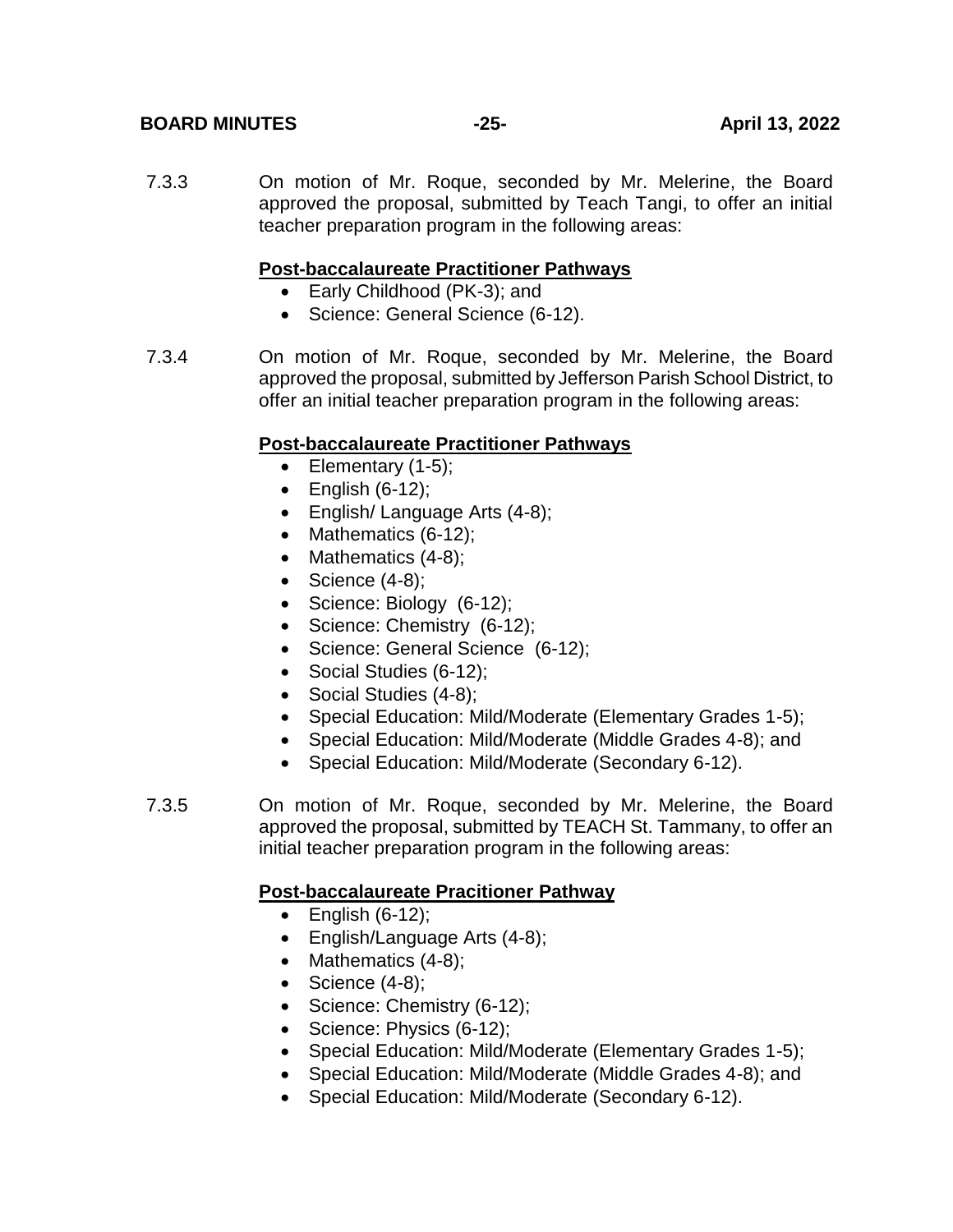## **BOARD MINUTES -26- April 13, 2022**

7.3.6 On motion of Mr. Roque, seconded by Mr. Melerine, the Board approved the proposal, submitted by Louisiana Tech University, to offer an innovative residency model in the following certification areas:

## **Undergraduate Pathway**

- Music: Instrumental Music (K-12); and
- Music: Vocal Music (K-12).
- 7.3.7 On motion of Mr. Roque, seconded by Mr. Melerine, the Board ratified the minutes of the Teacher Certification Appeals Council (TCAC) meeting held March 10, 2022.
- 7.3.8 On motion of Mr. Morris, seconded by Mr. Castille, the Board approved, as a Notice of Intent, revisions to Bulletin 746, *Louisiana Standards for State Certification of School Personnel*: §303. Certification Exams and Scores; §1349. Counselor K-12 (Counselor in a School Setting); §1505. Educational Leader Certificate Level 1 (EDL 1); and §1543. Supervisor of School Libraries; as well as the establishment of §1360. Geometry; as amended.

#### **§1360. Geometry**

A. Eligibility requirements:

1. Valid standard, professional level Louisiana teaching certificate or higher; and

#### 2. Hold the Algebra I endorsement; and

- 3. Pass the Geometry Content Exam.
- 7.3.9 On motion of Mr. Roque, seconded by Mr. Melerine, the Board approved, as Notice of Intent, revisions to Bulletin 746, *Louisiana Standards for State Certification of School Personnel*: §553. Mentor Teacher (MT) Ancillary Certificate.
- 7.3.10 On motion of Mr. Roque, seconded by Mr. Melerine, the Board revoked the Louisiana Level 2 teaching certificate #552238 issued to Ms. Cynthia Thompson Jones.
- 7.3.11 On motion of Mr. Roque, seconded by Mr. Melerine, the Board revoked the Louisiana Teaching Authorization (TA) #635417 issued to Ms. Tiffanie Lane Charles.
- 7.3.12 On motion of Mr. Roque, seconded by Mr. Melerine, the Board granted the issuance of a Louisiana Teaching Authorization appropriate to the credentials of Ms. Cleo Jones.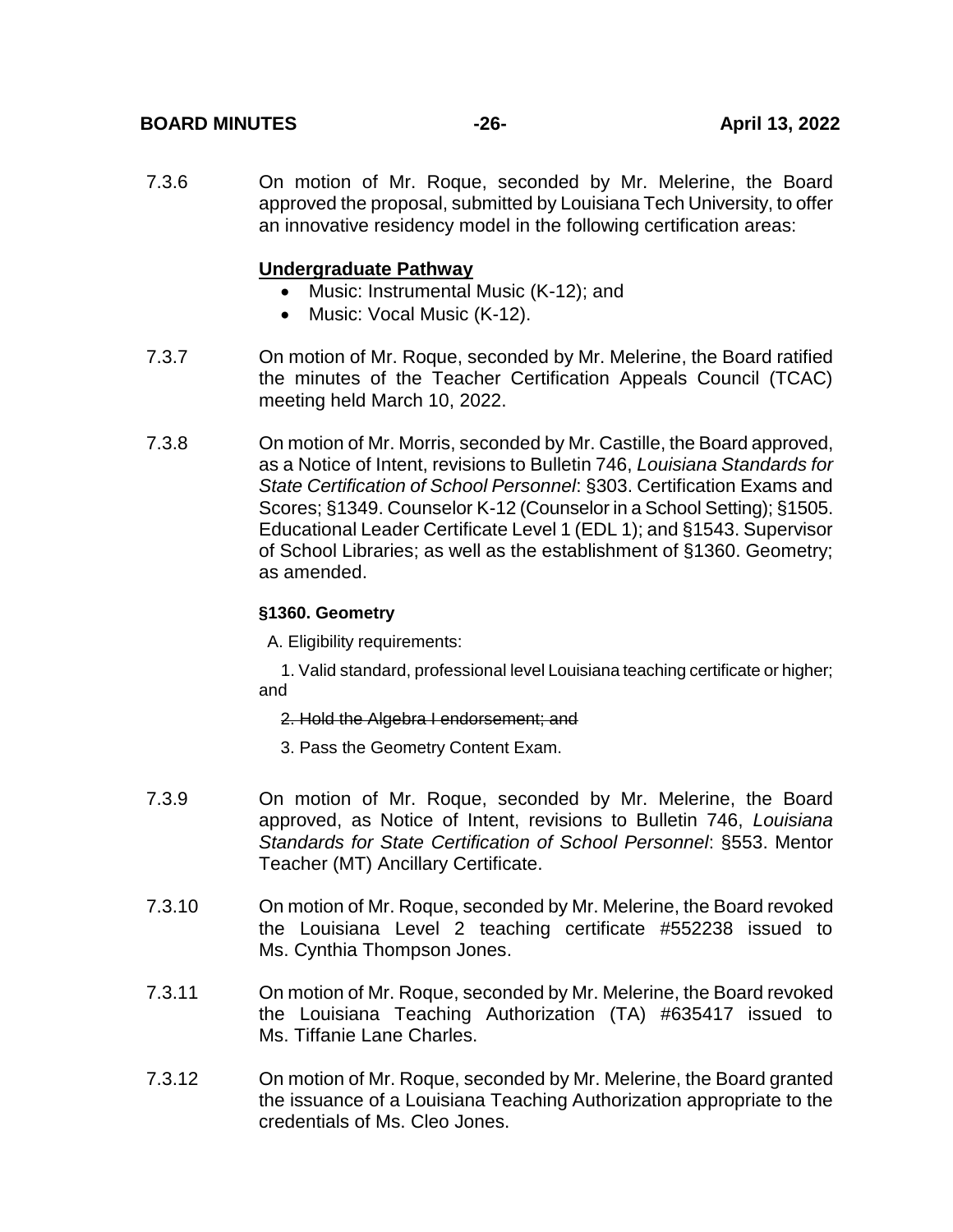**BOARD MINUTES -27- April 13, 2022**

7.3.13 On motion of Mr. Roque, seconded by Mr. Melerine, the Board granted the reinstatement of a Louisiana teaching certificate appropriate to the credentials of Mr. Donald Ray Scott, Jr.

#### Agenda Item 7.4. **School Innovation and Turnaround Committee** (Schedule 5)

7.4.1 On motion of Mr. Castille, seconded by Mr. Melerine, the Board approved the material amendment to the Type 2 charter contract governing Lycee Francais de la Nouvelle Orleans, operated by Lycee Francais de la Nouvelle Orleans, Inc., to add an additional physical location (Priestly Campus), 1601-1619 Leonidas Street, as part of the LFNO campus, for 8th through 12th grade classes, effective July 1, 2022, and contingent upon obtaining all necessary licenses and permits to operate as outlined by local governing authorities.

#### Agenda Item 8. **Items for Consideration** (Schedule 6)

- 8.1 On motion of Ms. Holloway, seconded by Mr. Morris, the Board approved the waiver requests for Lafourche Parish School District, due to complications related to the pandemic as well as Hurricane Ida, regarding policy contained in Bulletin 741, *Louisiana Handbook for School Administrators*, as follows:
	- 1. §2318. The TOPS University Diploma and §2319. The Career Diploma, regarding the requirement to include the EOC or LEAP 2025 assessments taken in Spring 2022 as a portion of the final course grade; and
	- 2. §2318. The TOPS University Diploma and §2319. The Career Diploma, regarding high school assessment for high school seniors graduating during the 2021-2022 academic year, the following may be substituted for the LEAP 2025 high school assessment requirement:
		- a. an ACT composite score of 17 or higher for all students; or
		- b. a score of Silver or higher on ACT WorkKeys for students pursuing a Career Diploma; or
		- c. an ACT subject score of 17 or higher in the corresponding LEAP 2025 high school assessment pair for which the student has yet to achieve level 2 (approaching basic) or above; or

(Motion continues on page 28)